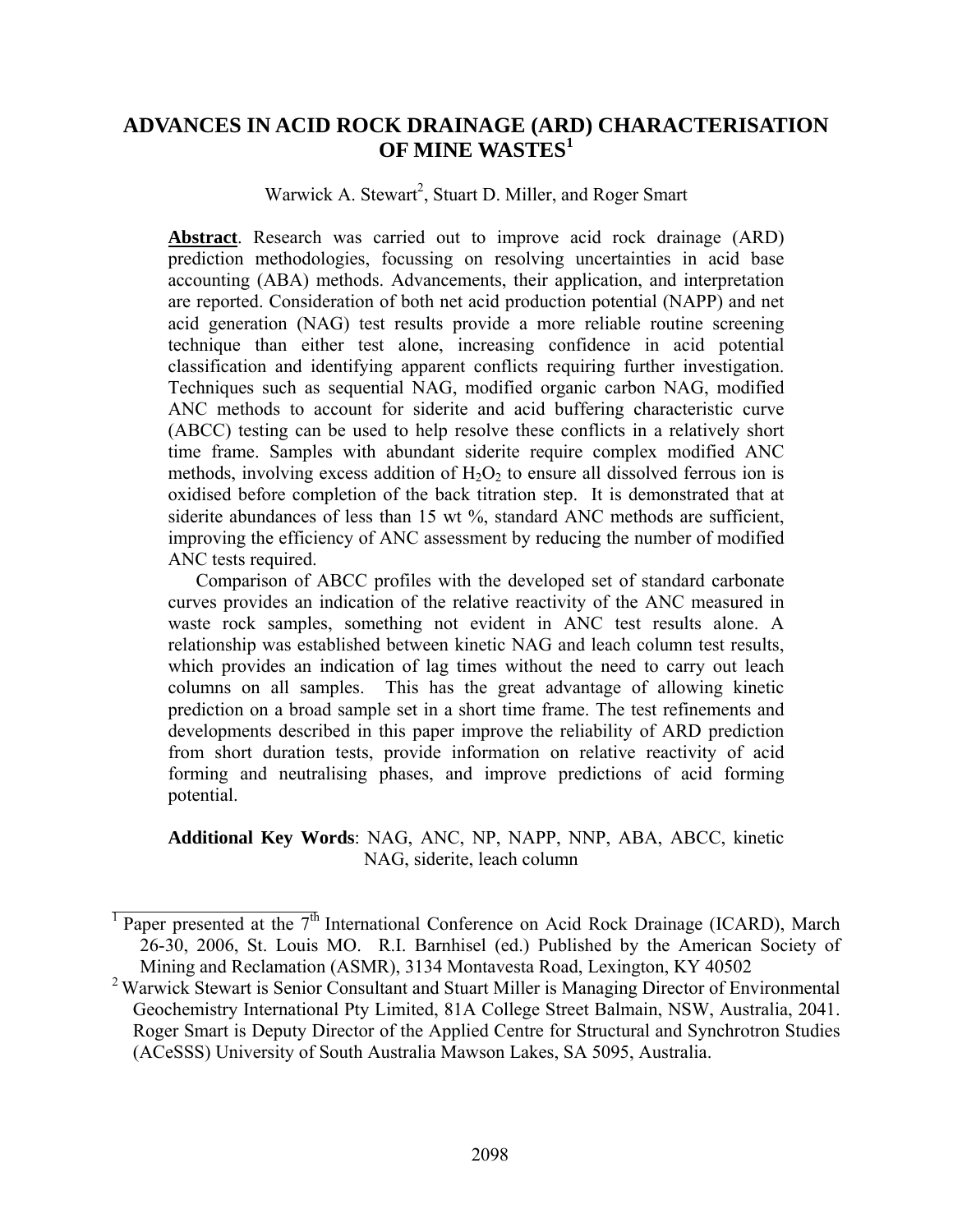#### **Introduction**

This paper describes advances made in improving acid rock drainage (ARD) prediction methodologies to help resolve uncertainties in acid base accounting (ABA) approaches. The paper focuses on application of these improved techniques, using case study sample to illustrate where appropriate.

ABA methods are widely used for classifying samples according to their acid forming potential. ABA involves the subtraction of an acid neutralising capacity from a maximum potential acidity of a sample. Results are expressed as a net acid producing or acid consuming capacity per mass unit of rock. In Australia the ABA test is reported as a Net Acid Producing Potential (NAPP) value in units of kg  $H_2SO_4/t$ . The NAPP is calculated as follows (Miller and Jeffery, 1995):

$$
NAPP = MPA - ANC
$$
 (1)

where: *MPA is Maximum Potential Acidity = % S* × *30.6* 

#### *ANC is Acid Neutralising Capacity*

In North America, ABA results equivalent to NAPP are normally expressed as a net neutralisation potential (NNP) in units of kg  $CaCO<sub>3</sub>/t$ , but the components in the calculation are the same, with the MPA normally expressed as AP (acid potential, although AP is often based on sulfide-S content) and ANC expressed as NP (neutralising potential). When ABA methods are used in isolation for ARD classification, they are subject to a number of limitations, including:

- The MPA may overestimate the acid generation potential due to the presence of non acid forming S-bearing phases such as gypsum, epsomite, barite, galena, sphalerite, etc. (The use of sulfide-S content to determine AP eliminates some of these interferences.);
- The ANC is affected by Fe carbonates such as siderite, and its presence may result in over estimation of the effective acid neutralising mineral content in a sample;
- The ANC test provides no indication of the relative reactivity of the acid neutralising component of a sample, nor whether it may be available at the same rate of acid generation; and
- The NAPP value provides no measure of lag times before acid production.

The objectives of the research were to address the limitations described above with modified test methodologies, and improve the reliability of ARD prediction from short-term tests. This paper provides an overview of the following specific advancements and how they are applied and interpreted:

- use of the single addition and sequential net acid generation (NAG) tests in combination with solution analysis to identify and resolve uncertainties in ABA predictions;
- use of a modified  $H_2O_2$  ANC test to overcome siderite effects and triggers for when to apply it;
- use of the acid buffering characteristic curve (ABCC) test to predict the reactivity of the ANC measured; and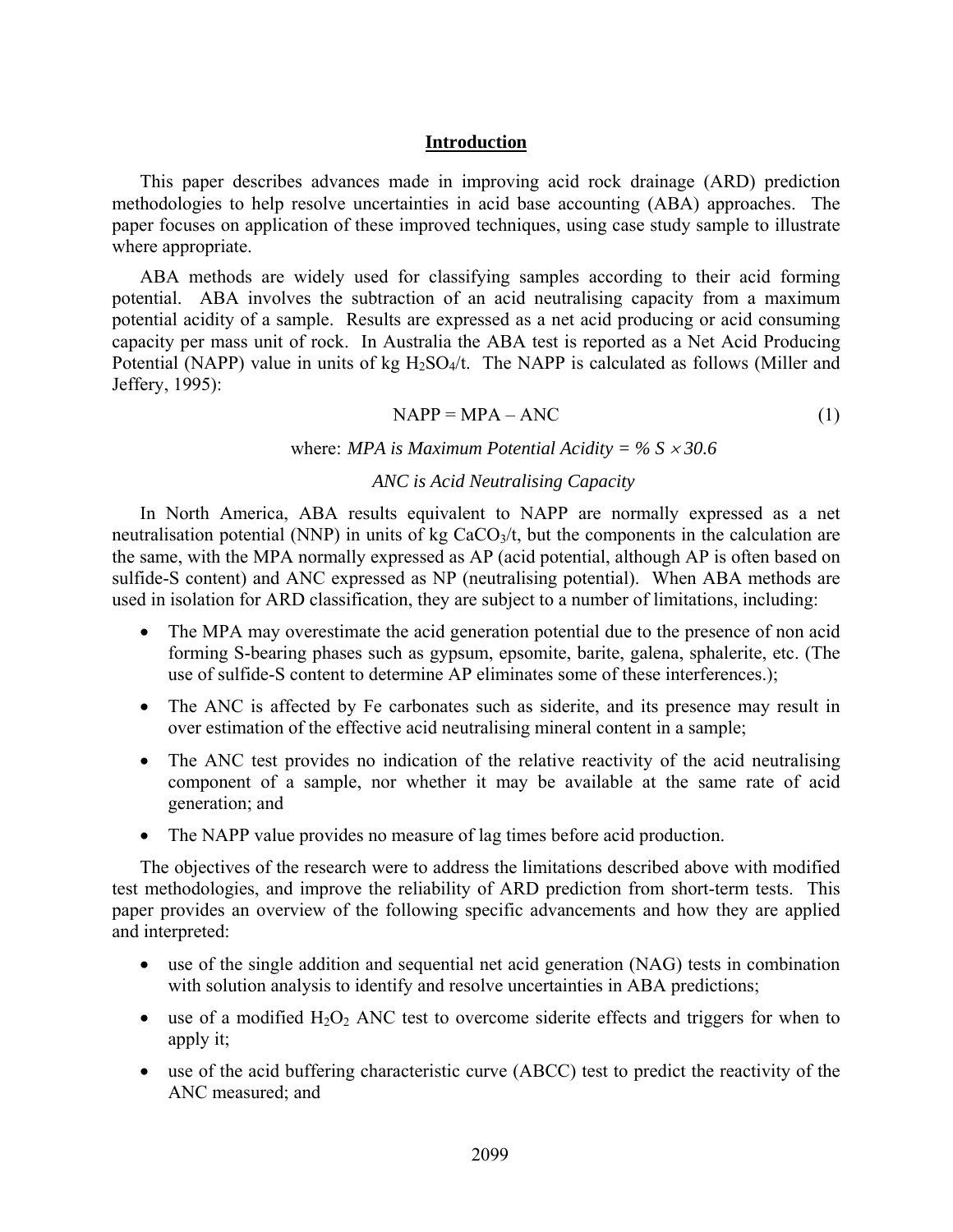• use of kinetic NAG tests to predict leach column lag times.

#### **Methodology**

Details of standard ARD methods, which include single addition NAG, sequential NAG, standard ANC, kinetic NAG and leach column tests, are available in Ian Wark Research Institute & Environmental Geochemistry International (2002). Brief descriptions of these standard methods together with new modifications are provided in this section.

#### NAG Test Methods

The single addition NAG test involves a single addition of 250 ml of 15%  $H_2O_2$  to a 2.5 g of pulverised (less than 75 µm) sample. The sample is allowed to react overnight. The entire sample is heated until gently bubbling for approximately 1-2 h to remove excess  $H_2O_2$  and encourage release of inherent neutralising capacity. Once the sample has cooled to room temperature, the pH and titrated acidity to pH 4.5 and 7.0 (in kg  $H_2SO_4/t$  of sample) of the solution are measured. A NAGpH less than 4.5 indicates the sample is acid producing. A temperature rise is commonly observed in NAG testing of sulfidic samples as a result of catalytic decomposition of peroxide by metal ions released during sulfide oxidation. Complete decomposition of the peroxide may occur before all the reactive sulphides have oxidised. Thus the single addition NAG test may not account for the total acid potential of a given sample.

Sequential NAG test is used to overcome peroxide decomposition effects through successive additions of peroxide to the same sample. Results provide a better estimate of total acid generating capacity. This test involves the sequential reaction of a sample with  $15\%$  H<sub>2</sub>O<sub>2</sub> and is essentially a series of single addition NAG tests (250 ml of  $15\%$  H<sub>2</sub>O<sub>2</sub> solution) on the one sample. At the end of each NAG test stage, the sample is filtered and the NAGpH and titrated NAG acidity of the solution are measured. The NAG test is then repeated on the solid residue. The cycle is normally repeated until the NAG pH is  $\geq$  4.5. All of the individual NAG acidities are then summed to give a total sequential NAG acidity in kg  $H<sub>2</sub>SO<sub>4</sub>/t$ . Solution assays of sequential NAG solutions were carried out by filtering solutions from each stage, topping up the filtered solutions to the original 250ml with deionised water to account loss by evaporation, and analysis of solutions for S by ICP-OES.

The kinetic NAG test is a single addition NAG test in which the pH and temperature are monitored during the NAG reaction (Miller et al., 1997). Profiles of pH and temperature provide an indication of the reaction kinetics of sulfide oxidation and acid generation during the NAG test.

## ANC Test Methods

The standard ANC test is based on that developed by Sobek et al. (1978), and involves digestion of 2g of pulverised sample in HCl at selected concentrations and volumes depending on the amount of reactive carbonate expected in the sample. The amount of reactive carbonate in a sample is estimated before testing based on a fizz rating, in which one or two drops of 8% HCl is added to the sample and the scale of the "fizzing" (effervescence) reaction is given a "fizz rating". Different concentrations and volumes of acid are used in the ANC digestion according to the fizz rating. The fizz rating can be somewhat subjective, and a more objective check is carried out by measuring the ANC solution pH after digestion is complete, which should be between pH 0.8 and 1.5. ANC digest solutions outside of this range require repeating or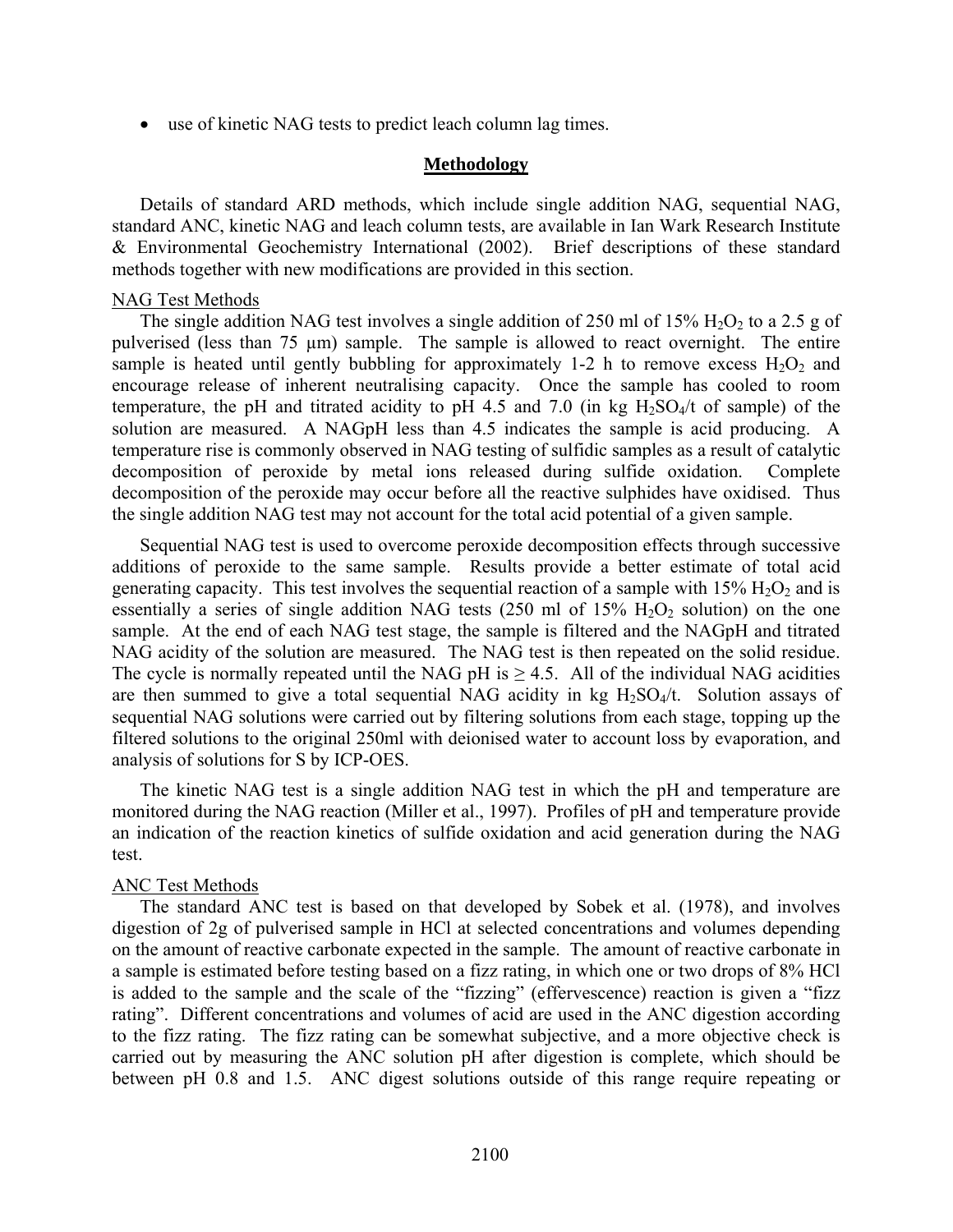adjustment of acid volume. The digestion involves heating the combined solid and HCl solution at 80-90°C for 1-2 hours or until the reaction is complete (no further evolution of gas bubbles).

After digestion the solution is back titrated to pH 5, two drops of  $H_2O_2$  are added to promote oxidation of dissolved Fe<sup>+2</sup> and precipitation of Fe(OH)<sub>3</sub>, and the titration continued to pH 7 to determine the amount of HCl consumed. The HCl consumed is converted to units of kg  $H_2SO_4/t$ .

To overcome the potential effects of siderite on ANC tests, a modified  $H_2O_2$  ANC method was carried out using the same digest procedure as the standard ANC, but different procedures for the back titration. This method is a variation on those described by Skousen et al. (1997), involving incremental additions of 30% H<sub>2</sub>O<sub>2</sub> and NaOH after addition of a single 5ml aliquot of  $H_2O_2$ , as follows:

- a) Filter digestion solution before back titration.
- b) Titrate (auto titration acceptable) the ANC digestion solution with NaOH to pH 5 with constant mixing.
- c) Add 5ml of  $30\%$  H<sub>2</sub>O<sub>2</sub> and let sit for 1 hour.
- d) Manually back-titrate with NaOH (using burette) to pH 7.0 over 1-2 hours or until stable (no pH change to two decimal places in 10 minutes).
- e) Let solution sit overnight.
- f) Check pH and adjust with further manual back titration to pH 7.0 if required.
- g) Add 8 drops of  $H_2O_2$ , leave for 15 minutes.
- h) Check pH and adjust with further manual back titration to pH 7.0 if required.
- i) Repeat steps g and h until solution pH is stable at pH 7.0.
- j) Repeat steps e to i once more.
- k) Sum the total volume of NaOH used to calculate the final ANC.

*Note: filtering of the ANC digestion solution before back titration is essential for the modified H<sub>2</sub>O<sub>2</sub> ANC method, since the amount of H<sub>2</sub>O<sub>2</sub> used in the test could cause oxidation of pyrite in the solid residue, releasing acid and causing underestimation of the ANC.* 

### ABCC Test Method

The ABCC test was developed by Miller and Jeffery (1995) and involves slow titration of a sample with acid while continuously monitoring pH. ABCC results provide an indication of what portion of the ANC measured in a sample is readily available for acid neutralisation.

The refinements of the test involved the optimisation of test configurations for ranges of ANC values, and generation of a set of standard carbonate curves for each ANC range. The volume and concentration of HCl at each addition is varied according to set ANC ranges, but the time between additions (approximately 15 minutes) is kept constant. High HCl volumes and concentrations are used for high ANC samples and low HCl volumes and concentrations are used for low ANC samples. Table 1 shows the optimal test configuration for a given ANC value.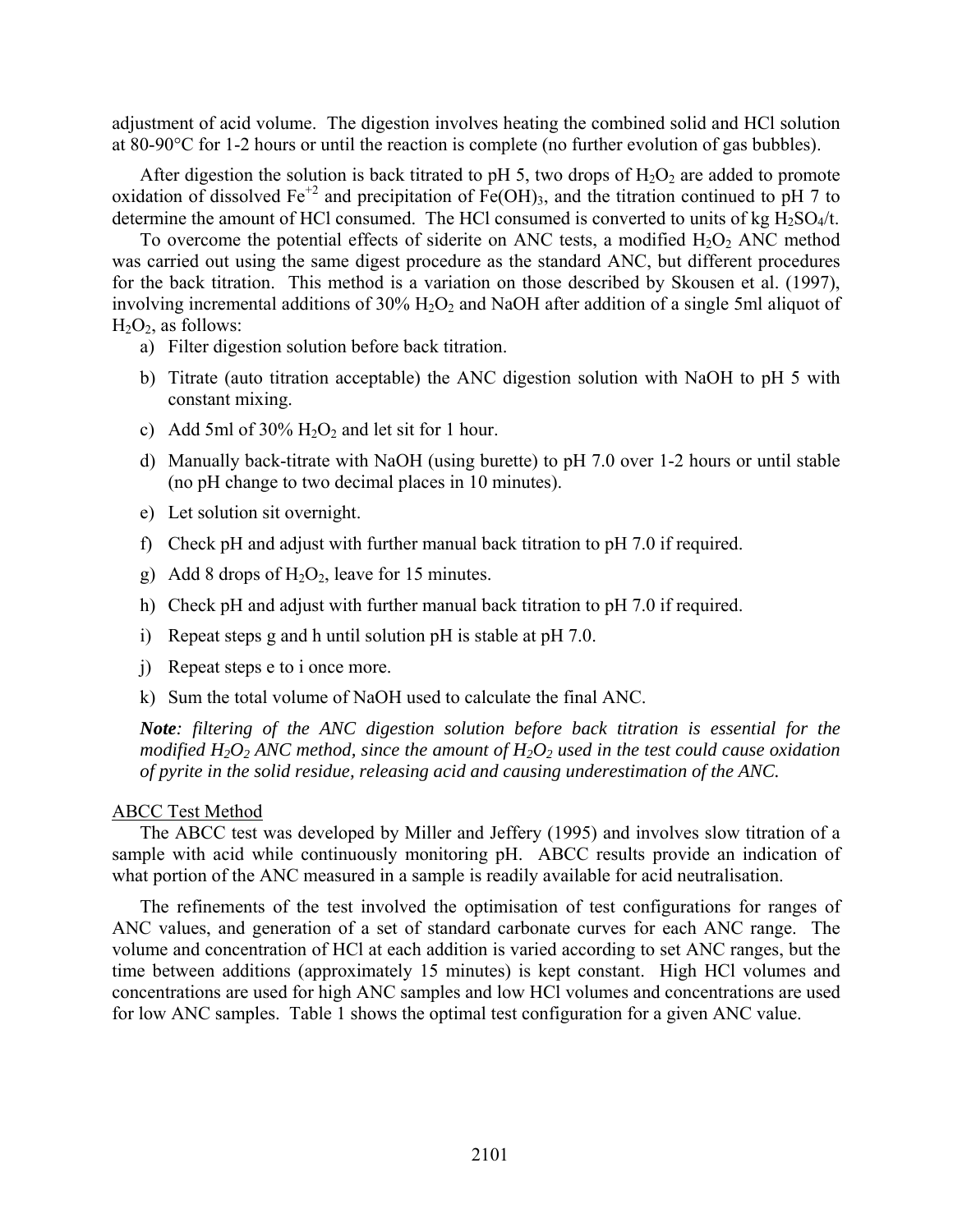| <b>ANC Range</b><br>(kg H <sub>2</sub> SO <sub>4</sub> /t) | <b>Sample</b><br>Weight<br>(g) | <b>HCL</b><br><b>Increments</b><br>(ml) | <b>HCl</b><br>Concentration<br>(M) | pH<br>End<br>Point | <b>Carbonate Standard</b><br><b>Set To Use For</b><br>Comparison |
|------------------------------------------------------------|--------------------------------|-----------------------------------------|------------------------------------|--------------------|------------------------------------------------------------------|
| 700-1000                                                   | 1g                             | 0.5                                     | 0.5                                | 2.5                | Sample Set 1<br>ANC $\approx$ 500                                |
| 300-700                                                    | 2g                             | 0.5                                     | 0.5                                | 2.5                | Sample Set 1<br>ANC $\approx$ 500                                |
| 150-300                                                    | 2g                             | 0.2                                     | 0.5                                | 2.5                | Sample Set 2<br>ANC $\approx$ 200                                |
| 75-150                                                     | 2g                             | 0.4                                     | 0.1                                | 2.5                | Sample Set 3<br>ANC $\approx 100$                                |
| $35 - 75$                                                  | 2g                             | 0.3                                     | 0.1                                | 2.5                | Sample Set 4<br>ANC $\approx$ 50                                 |
| 17-35                                                      | 2g                             | 0.2                                     | 0.1                                | 2.7                | Sample Set 5<br>ANC $\approx$ 25                                 |
| <17                                                        | 2g                             | 0.1                                     | 0.1                                | 2.8                | Sample Set 6<br>ANC $\approx$ 13                                 |

Table 1. Optimal sample sizes, HCl concentrations, HCl increment volumes and target pH values for ABCC testing of various ANC ranges.

The refined ABCC procedure is carried out as follows:

- Slowly titrate appropriate weight of sample in a conical flask, using optimal HCl concentrations and increment volumes according to the ANC range.
- Plot cumulative kg  $H_2SO_4/t$  added (x-axis) against pH measured (y-axis) to obtain the buffering curve.
- Rescale appropriate carbonate standard curves to match the total ANC of the sample and plot on same graph for comparison.

## Leach Column Method

Leach column test procedures involve application of wet and dry cycles to a crushed sample (generally 2-3kg) under atmospheric oxidation conditions. Water is added once per week at rates of 100ml/kg in the first three weeks, and 400ml/kg in the fourth week to flush the oxidation products into a collection vessel. Heat lamps are used to dry the sample between water additions to promote oxidation throughout the sample.

Column leachates are tested for a variety of parameters, including leachate volume, pH, EC, acidity/alkalinity and multi-elements.

#### **Results**

## Use of the NAG Test in ARD Assessment

The NAG test is a static ARD prediction tool usually used in conjunction with other static methods, such as the NAPP determination, to give an indication of acid forming potential. It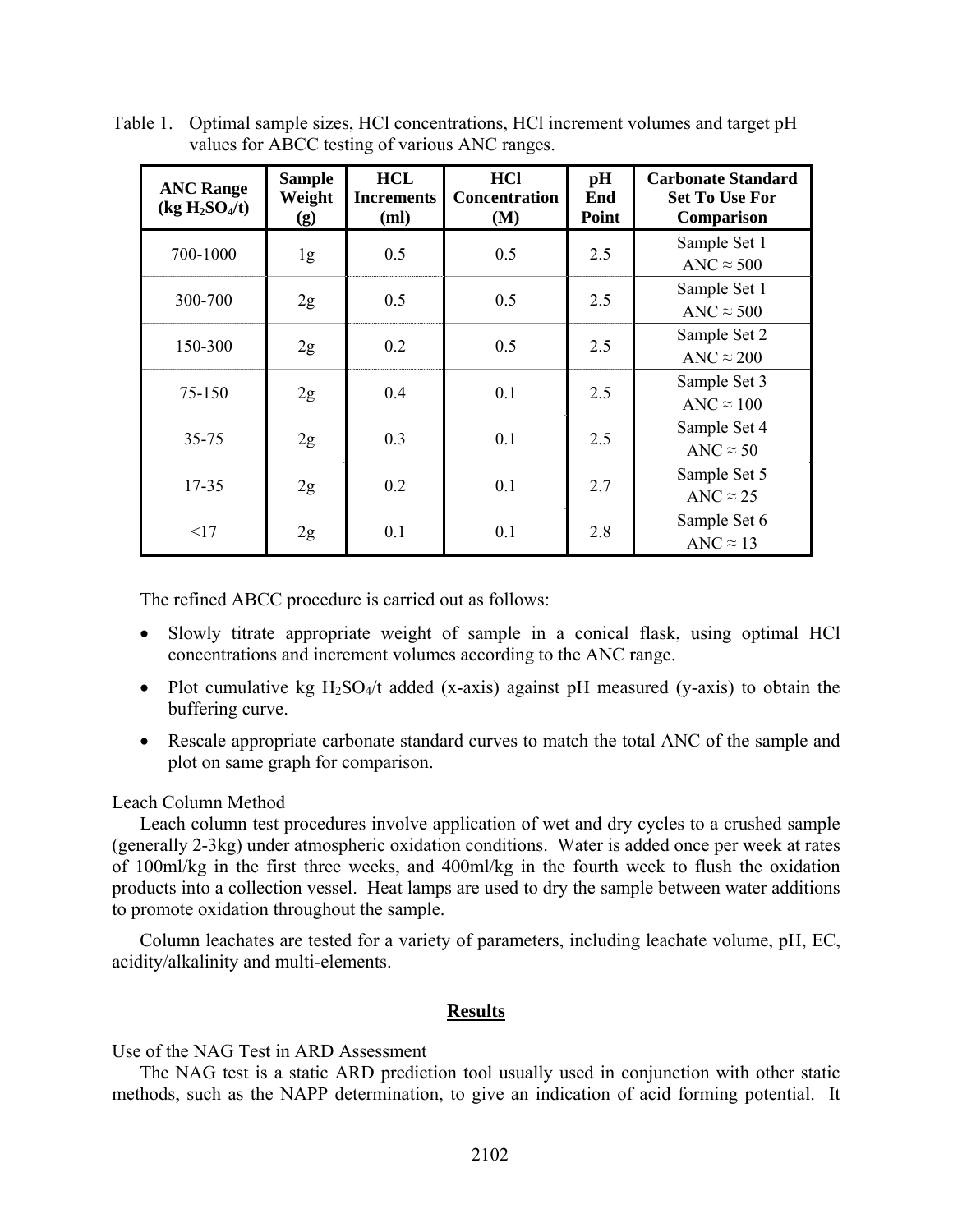involves the addition of  $H_2O_2$  to a prepared sample of mine rock or process residue to oxidise reactive sulfide minerals, followed by measurement of the pH of the reaction solution and titration of any net acidity produced.

Single Addition NAG Testing and Comparison with NAPP. The single addition NAG test can be used to critically assess the validity of NAPP predictions and vice versa, highlighting conflicts and potential issues with ANC and MPA estimates requiring further investigation. Using NAG tests in conjunction with ABA methods to classify samples results in better definition of acid forming potential and reduces the risks of misclassifying non acid forming (NAF) materials as potentially acid forming (PAF) (Type 1 error) and PAF material as NAF (Type 2 error). Miller et al. (1997) presented a scheme whereby the NAPP result is plotted against the pH of the NAG (NAGpH) solution to classify samples.

Table 2 shows ABA (NAPP) and NAG results for a case study set that will be used to illustrate the way NAG test results can be used to assess ABA results. Figure 1 is an ARD classification plot for these samples, showing the NAPP value on the x-axis and the NAGpH on the y-axis. Potentially acid forming (PAF), non acid forming (NAF) and uncertain (UC) classification domains are indicated. A sample is classified PAF when it has a positive NAPP and NAGpH < 4.5, and NAF when it has a negative NAPP and NAGpH  $\geq$  4.5. Samples are classified uncertain when there is an apparent conflict between the NAPP and NAG results, i.e*.* when the NAPP is positive and NAGpH  $\geq$  4.5, or when the NAPP is negative and NAGpH < 4.5.

| <b>Sample</b>           | <b>Material Type</b>           | <b>Total</b><br>S                                                               | <b>MPA</b>                             | <b>ANC</b>                           | <b>NAPP</b> | <b>NAGpH</b> |                  | $NAG(pH4.5)$ $NAG(pH7.0)$            | <b>ARD</b>            |
|-------------------------|--------------------------------|---------------------------------------------------------------------------------|----------------------------------------|--------------------------------------|-------------|--------------|------------------|--------------------------------------|-----------------------|
| N <sub>0</sub>          |                                | $\frac{0}{0}$                                                                   |                                        | kg H <sub>2</sub> SO <sub>4</sub> /t |             |              |                  | kg H <sub>2</sub> SO <sub>4</sub> /t | <b>Classification</b> |
| 1                       | Carbonaceous<br>Mudstone       | 0.05                                                                            | $\overline{2}$                         | 14                                   | $-12$       | 6.9          | $\theta$         |                                      | <b>NAF</b>            |
| $\overline{2}$          | Hydrothermal<br><b>Breccia</b> | 4.30                                                                            | 132                                    | 182                                  | $-50$       | 3.2          | 4                | 14                                   | <b>UC</b>             |
| $\overline{3}$          | Carbonaceous<br>Siltstone      | 0.12                                                                            | 4                                      | 10                                   | -6          | 2.7          | 32               | 56                                   | UC                    |
| $\overline{4}$          | <b>Basaltic</b><br>Volcanics   | 0.42                                                                            | 13                                     | 113                                  | $-100$      | 8.9          | $\boldsymbol{0}$ | $\overline{0}$                       | <b>NAF</b>            |
| 5                       | Monzodiorite                   | 0.79                                                                            | 24                                     | 11                                   | 13          | 4.0          |                  | 4                                    | <b>PAF</b>            |
| 6                       | Tailings                       | 1.97                                                                            | 60                                     | 106                                  | -46         | 8.8          | $\boldsymbol{0}$ | $\overline{0}$                       | <b>NAF</b>            |
| 7                       | Carbonaceous<br>Mudstone       | 2.02                                                                            | 62                                     | 10                                   | 52          | 2.5          | 29               | 35                                   | <b>PAF</b>            |
| 8                       | Basalt                         | 1.53                                                                            | 47                                     | 1                                    | 46          | 7.9          | $\theta$         | $\theta$                             | <b>UC</b>             |
| 9                       | <b>Basalt</b>                  | 3.28                                                                            | 100                                    | $\overline{2}$                       | 98          | 6.2          | $\theta$         | 6                                    | UC                    |
| 10                      | <b>Black Shale</b>             | 4.93                                                                            | 151                                    | 3                                    | 147         | 2.2          | 50               | 57                                   | PAF                   |
| 11                      | <b>Silty Mudstone</b>          | 0.78                                                                            | 24                                     | 16                                   | 8           | 4.9          | $\theta$         | 4                                    | <b>UC</b>             |
| 12                      | Mudstone                       | 1.60                                                                            | 49                                     | 11                                   | 38          | 2.7          | 9                | 15                                   | <b>PAF</b>            |
| <b>Calculations</b>     |                                | <b>Classification</b>                                                           |                                        |                                      |             |              |                  |                                      |                       |
| $MPA = 30.6 \times \%S$ |                                | $PAF = NAPP > 0$ and $NAGpH < 4.4$                                              |                                        |                                      |             |              |                  |                                      |                       |
|                         | $NAPP = MPA - ANC$             |                                                                                 | $NAF = NAPP \le 0$ and $NAGpH \ge 4.4$ |                                      |             |              |                  |                                      |                       |
|                         |                                | $UC = (NAPP \le 0 \text{ and } NAGpH < 4.5)$ or (NAPP > 0 and NAGpH $\ge 4.5$ ) |                                        |                                      |             |              |                  |                                      |                       |

Table 2. ABA (NAPP) and NAG test results for a case study sample set.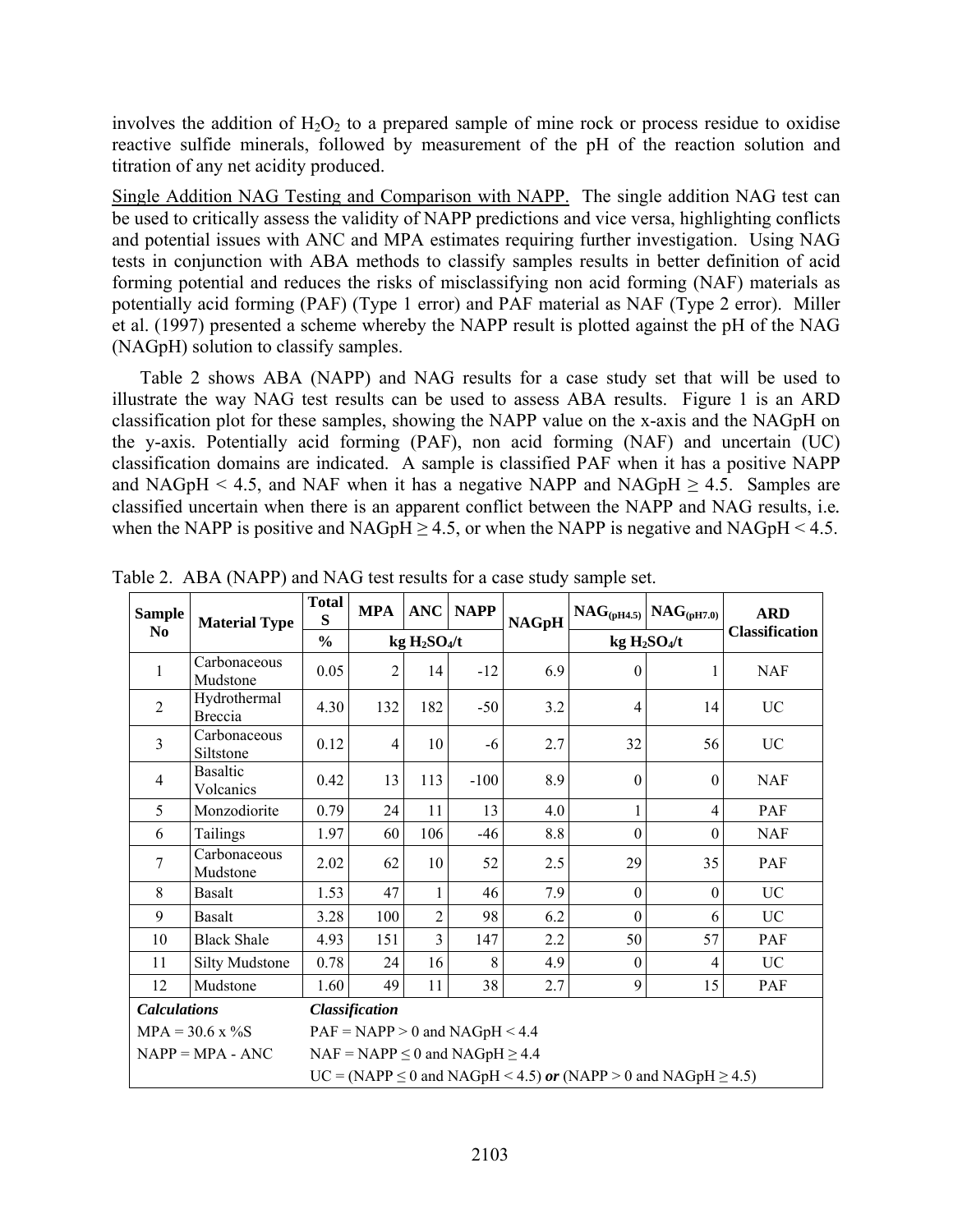Samples that plot in the upper left hand NAF domain and lower right hand PAF domain of Fig. 1 have consistent NAPP and NAG classifications. These samples can be classified as NAF and PAF with a greater degree of confidence than if the ABA test was used alone. However, the samples that plot in the uncertain domain have conflicting NAPP and NAG results, and the reasons for this illustrate why reliance on only ABA methods to predict acid potential can lead to misclassifications.

Sample 8, 9 and 11 plot in the upper right hand uncertain domain, having positive NAPP values but NAGpH values greater than 4.5. Samples 8 and 9 have high total S contents of 1.5- 3.3%S (Table 2) and low ANC (<3 kg  $H_2SO_4/t$ ), and the resulting high positive NAPP values indicate a high acid forming potential. However, the NAG test results indicate the sample is non acid producing. Closer examination of samples 8 and 9 showed that these samples were highly weathered, and the majority of S was likely present as gypsum, the presence of which was visually confirmed by site geologists.



Figure 1. ARD classification plot for a case study sample set.

Although sample 11 was unweathered, it had a relatively low NAPP value of 8 kg  $H_2SO_4/t$ , and sequential NAG testing was required to resolve the apparent conflict between NAG and NAPP values (see next sub-section).

Sample 2 plots in the lower left hand uncertain domain, having a negative NAPP value but a NAGpH value less than 4.5. This sample has a high total S of 4.3%S and high ANC (182 kg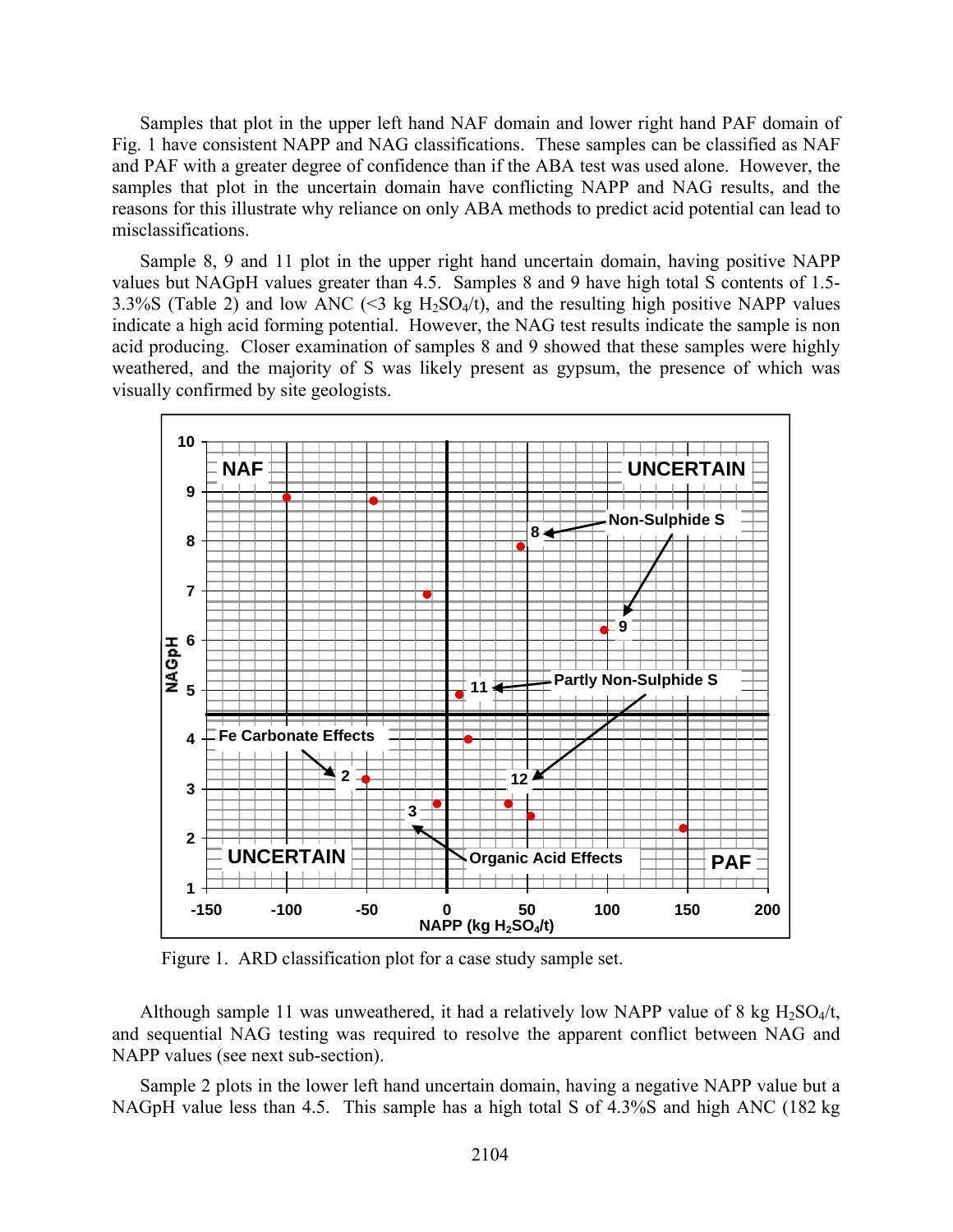H2SO4/t), and the resulting negative NAPP value indicates the sample would be non acid forming. However, the NAG test results indicate the sample is acid producing, with a NAGpH value of less than 4.5. In this case the ANC measured was affected by iron carbonates, and not all of the measured ANC was effective. Reliance on the NAPP value alone would have misclassified the sample as NAF. Use of modified ANC methods and ABCC testing to measure the effectiveness of total ANC values and help resolve these types of NAG-NAPP conflicts is discussed in sections to follow.

Sample 3 also plots in the lower left hand uncertain domain, but in this case the sample is carbonaceous and has very low S, and the low NAGpH value measured is due to organic acid effects. In this case the standard NAG test does not produce a reliable result and the NAPP value is a better indication of acid forming potential. However, the effects of organic matter can be overcome with a modified organic carbon NAG test as described by Stewart et al. (2003b). These effects are only a significant issue in carbonaceous (>5% organic C) samples with low S (<0.7%), and there are a number of triggers and checks described in Stewart et al. (2003b) that can be used to determine when organic acid effects on the NAG test are likely from a sample, and when modified organic carbon NAG test methods are required.

The case study sample results demonstrate the effectiveness of the NAG test in highlighting potential issues in ABA results. Identifying conflicts between the NAG and NAPP results helps identify when further investigation is warranted. Techniques such as sequential NAG, modified organic carbon NAG, modified ANC methods to account for siderite and ABCC testing can be used to help resolve these conflicts in a relatively short time frame.

Sequential NAG Testing to Help Resolve Uncertainty in Sample Classification. Sequential NAG testing is used to provide a total acid producing potential for samples in which oxidation of sulphide S is incomplete (typically when pyritic S is greater than 0.7 to 1%S). Sequential NAG testing normally involves titration of the liquor from each NAG stage to produce a total acid potential from a sample, which is directly comparable to a positive NAPP result. However, analysis of the NAG solution for key elements can also be carried out, which greatly improves the interpretation of acid potential in a sample. This is illustrated by application of sequential NAG testing with S solution assay to case study samples 11 and 12.

Sequential NAG testing to four stages (each stage is equivalent to a single addition NAG test) was carried out on sample 11 with S assay of NAG solutions to track the release of S into solution relative to the total S measured in the sample. Results are presented in Table 3, which shows that all S in the solid was accounted for in the sequential NAG solution, but that none of the NAG solutions produced a pH less than 4.5. The results confirm that despite having a positive NAPP value, sample 11 is unlikely to be acid producing, consistent with the single addition NAG result. The results show that the fraction of the total S present in non acid generating forms (most likely as primary sulphate salts) is sufficient to make the sample non acid producing overall. This was later confirmed with column leach testing.

Sample 12 plots in the PAF domain, and sequential NAG testing was carried out with S assay of NAG solutions to provide a better measure of the total acid potential and track the release of S into solution relative to the total S measured in the sample. Results are presented in Table 4, which show a total sequential NAG acid potential of 10 kg  $H_2SO_4/t$ , considerably less than the NAPP potential of 38 kg  $H_2SO_4/t$ . Sulfur assay confirmed that all S in the solid was accounted for in NAG solution, and the missing acidity is therefore either due to non acid forming S forms,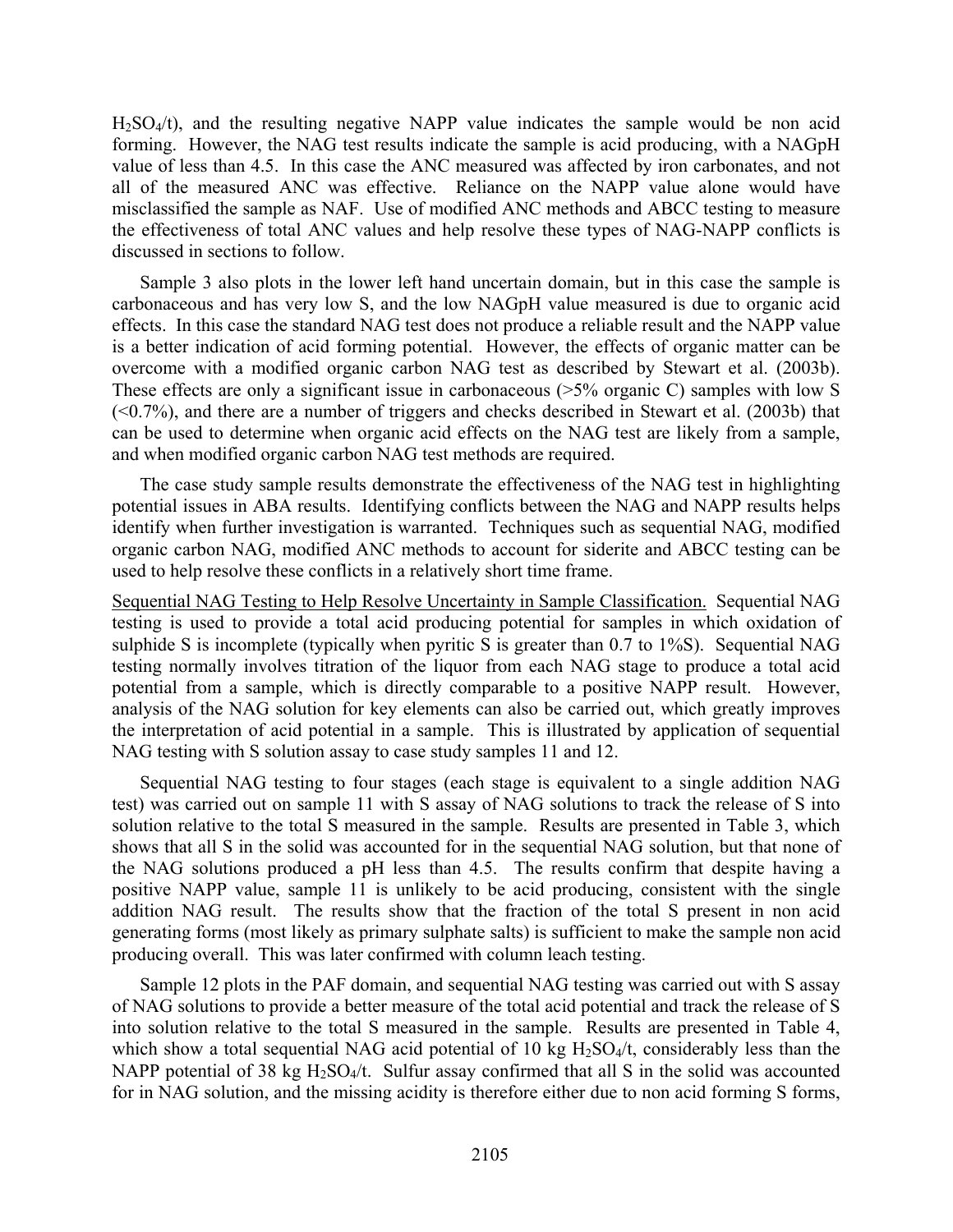or the presence of neutralising species not measured by the ANC test. In this case electron microprobe analysis confirmed the presence of Mg-S species (Weber et al., 2004), and the discrepancy between the sequential NAG and NAPP results could be attributed to the presence of non acid forming sulphate salts in the sample.

| <b>Sequential</b><br><b>NAG Stage</b> | <b>S</b> in Solution<br>by Stage<br>(mg/l) | <b>Portion of</b><br><b>Total S</b><br><b>Released</b> | <b>NAGpH</b> | NAG to pH<br>45<br>(kg H <sub>2</sub> SO <sub>4</sub> /t) |
|---------------------------------------|--------------------------------------------|--------------------------------------------------------|--------------|-----------------------------------------------------------|
| Stage 1                               | 60.7                                       | 78%                                                    | 52           |                                                           |
| Stage 2                               | 12.0                                       | 15%                                                    | 47           |                                                           |
| Stage 3                               | 5.3                                        | $7\%$                                                  |              |                                                           |
| Stage 4                               | 3.3                                        | $4\%$                                                  | 53           |                                                           |
| Total                                 |                                            | 104%                                                   |              |                                                           |

Table 3: Sulphur in solution by sequential NAG stage for sample 11.

Table 4: Sulfur in solution by sequential NAG stage for sample 12.

| Sequential<br><b>NAG Stage</b> | Sulfur in<br><b>Solution by</b><br><b>Stage</b> | <b>Portion of</b><br><b>Total S</b><br><b>Released</b> | <b>NAGpH</b> | NAG to pH 4.5                          |
|--------------------------------|-------------------------------------------------|--------------------------------------------------------|--------------|----------------------------------------|
|                                | (mg/l)                                          |                                                        |              | (kg H <sub>2</sub> SO <sub>4</sub> /t) |
| Stage 1                        | 135                                             | 84%                                                    | 30           | 6                                      |
| Stage 2                        | 64                                              | 40%                                                    | 29           |                                        |
| Stage 3                        | 11                                              | $7\%$                                                  |              | 0.1                                    |
| Stage 4                        | 4                                               | 3%                                                     | 73           | 0                                      |
| Stage 5                        | 1.4                                             | $1\%$                                                  | 72           | 0                                      |
| Total                          |                                                 | 135%                                                   |              | 10                                     |

These examples confirm the reliability of NAG testing in detecting the presence of non acid forming S forms. The simple addition of S assays of the NAG solutions greatly improved confidence in the NAG test results, and thus resulted in a more reliable prediction of acid potential. More complex NAG solution assay can be used in specific circumstances to improve interpretation of NAG results and understanding of sample geochemistry, for example:

- Analysis of NAG solutions for S, Ca, Mg, Na and K can be used to track the balance of acid generating and neutralising reactions, which may include partial dissolution of reactive silicates at low pH (e.g. Jambor et al., 2000).
- The addition of anions such as Cl may be included where Cl (e.g. KCl and NaCl) or other soluble salts may be present in a sample to help partition cations and anions according to mineral phases present in the sample.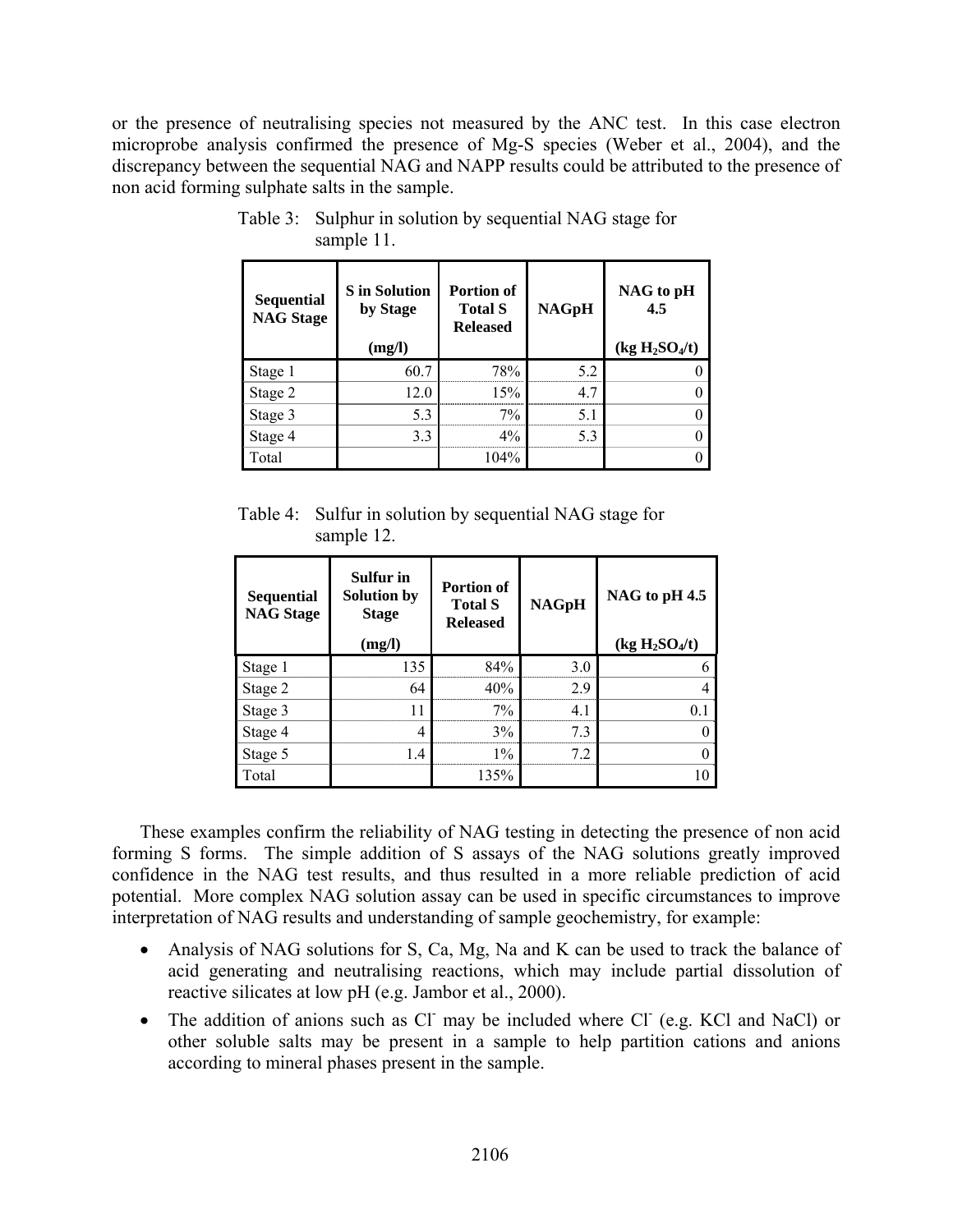• Analysis of metals such as Cu and Zn in mixed sulphide samples can assist in assessing the contribution to the acidity measured by the NAG titration to specific sulphide phases.

#### Siderite Effects on the ANC Test

Siderite provides no acid neutralising benefit (Paktunc, 1999), because the acid consumed during dissolution is re-released upon oxidation of  $Fe^{+2}$  iron to  $Fe^{+3}$  iron and subsequent precipitation to  $Fe^{+3}$  oxyhydroxides under normal field conditions as follows:

$$
\text{FeCO}_3 + 2\text{H}^+ \rightarrow \text{Fe}^{+2} + \text{CO}_2 + \text{H}_2\text{O}
$$
 (2)

$$
\text{Fe}^{+2} + \frac{1}{4} \text{O}_2 + \text{H}^+ \rightarrow \text{Fe}^{+3} + \frac{1}{2} \text{H}_2\text{O}
$$
 (3)

$$
\text{Fe}^{+3} + 3\text{H}_2\text{O} \rightarrow \text{Fe(OH)}_3 + 3\text{H}^+ \tag{4}
$$

In standard acid neutralising capacity (ANC) tests (equivalent to North American neutralisation potential or NP tests) based on Sobek et al. (1978) methods, a sample is digested in acid according to its fizz rating, and the digest solution is back titrated with NaOH to determine the amount of acid consumed. Commonly, two drops of  $30\%$   $H_2O_2$  are added to the solution during back titration once the pH reaches around pH 5 to promote oxidation of  $Fe^{+2}$  iron in solution (Ian Wark Research Institute & Environmental Geochemistry International, 2002). However, in these standard ANC tests the oxidation of  $Fe^{+2}$  iron and subsequent precipitation to  $Fe<sup>+3</sup>$  oxyhydroxides may not be complete in the time frame of the test. The acid consumed by the siderite in equation 2 contributes to the ANC value determined during back titration, and thus the resulting ANC values may overestimate the actual ANC.

Figure 2 compares standard ANC values for a siderite mineral sample (which includes a portion of Ca and Mg carbonate) with that calculated based on contained Mg and Ca carbonate in the sample, showing a very large discrepancy. It is apparent that in this case the two drops of 30% H2O2 added to the solution was not sufficient to account for all of the ferrous ions released to solution.



Figure 2. Standard ANC compared to that calculated from Mg and Ca carbonate content for a siderite mineral sample.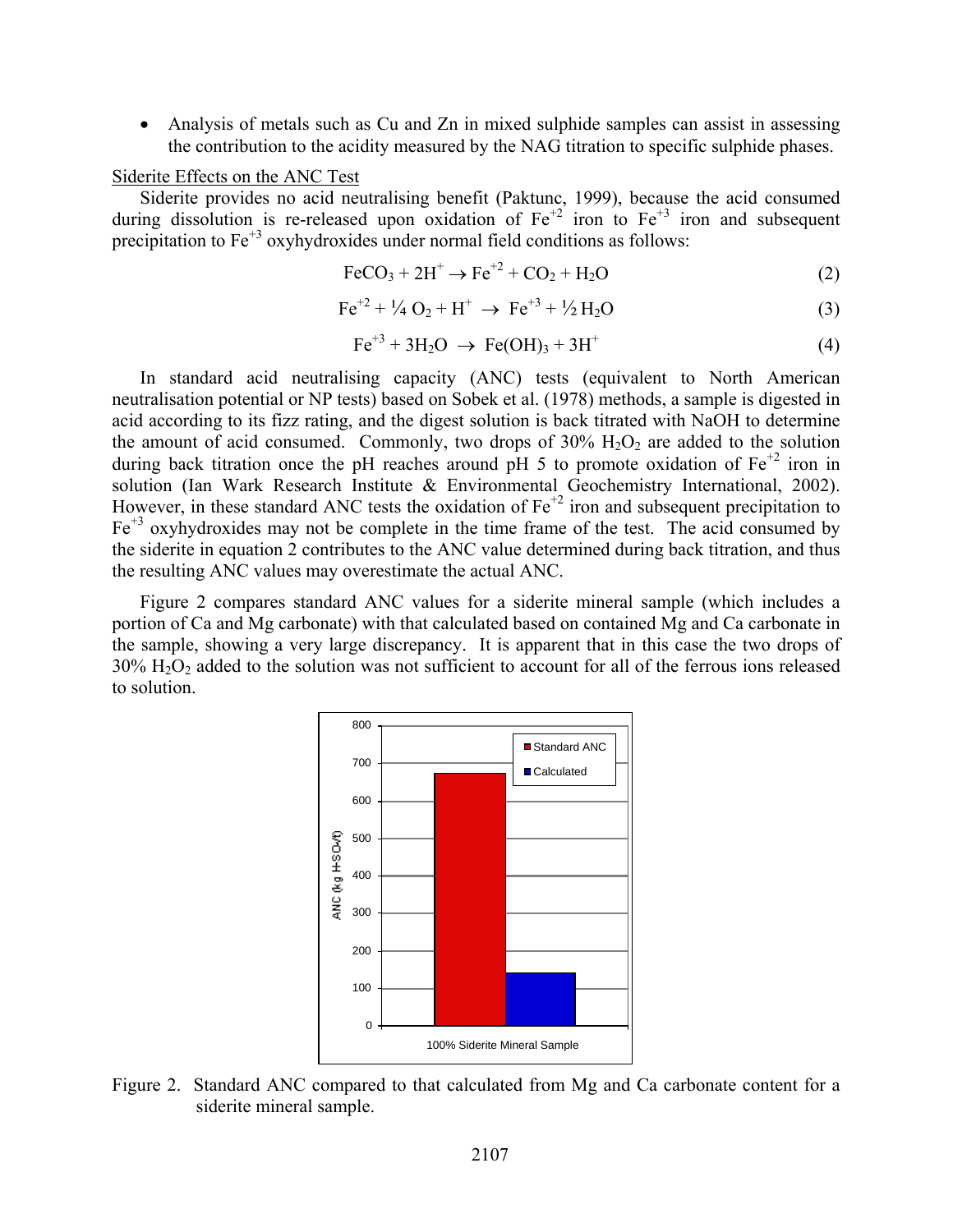The potential effects of siderite on the ANC test have been well documented previously in Day, Hope and Kuit (1997), Meek (1981), Skousen et al. (1997), and Jambor et al. (2000). The purpose of the modified  $H_2O_2$  ANC method is to add an excess of oxidant  $(H_2O_2)$  to the ANC digestion solution, so that all  $Fe^{+2}$  iron has oxidised and hydrolysed, and any acid consumed on dissolution of siderite is re-released before completion of the back titration. A significant drawback of the modified  $H_2O_2$  ANC test and predecessors such as Skousen et al. (1997) is they are more time consuming than standard methods, and thus more costly for routine analysis. It is important, therefore, to know when modified tests are required and when standard ANC tests are sufficient.

It is apparent that the effects of siderite on the ANC test will be controlled by its abundance in the sample. At low siderite concentrations the two drops of  $H_2O_2$  added during the back titration in a standard ANC test will be sufficient to oxidise the  $Fe<sup>1/2</sup>$  to  $Fe<sup>1/3</sup>$ , and longer more complex test methodologies will be unnecessary. Higher siderite concentrations lead to greater requirement for oxidant (i.e. H<sub>2</sub>O<sub>2</sub>) and a longer time for complete oxidation of Fe<sup>+2</sup> to Fe<sup>+3</sup>.

A set of siderite standards were prepared to determine the siderite abundance at which modified  $H_2O_2$  ANC methods are required. The standards covered a range of equivalent siderite abundances from 5 wt % to 100 wt %. The standard ANC method (including the addition of two drops of  $H_2O_2$ ) and a modified  $H_2O_2$  ANC method were carried out on the standard samples, and compared to the calculated ANC based on Ca and Mg carbonate in the samples. Results are shown in Fig. 3. The trends of the standard ANC (red line) and modified  $H_2O_2$  ANC (blue line) converge with decreasing siderite abundance, and it is apparent that samples with less than 15 wt % siderite, a high siderite content, do not require more complex modified ANC test methodologies. Note also that the modified  $H_2O_2$  ANC and the calculated ANC correspond closely, supporting the effectiveness of the modified  $H_2O_2$  ANC method used in accounting for siderite.



Figure 3. Standard ANC and modified  $H_2O_2$  ANC results by wt % siderite abundance. Calculated ANC from Ca and Mg carbonate is provided for comparison.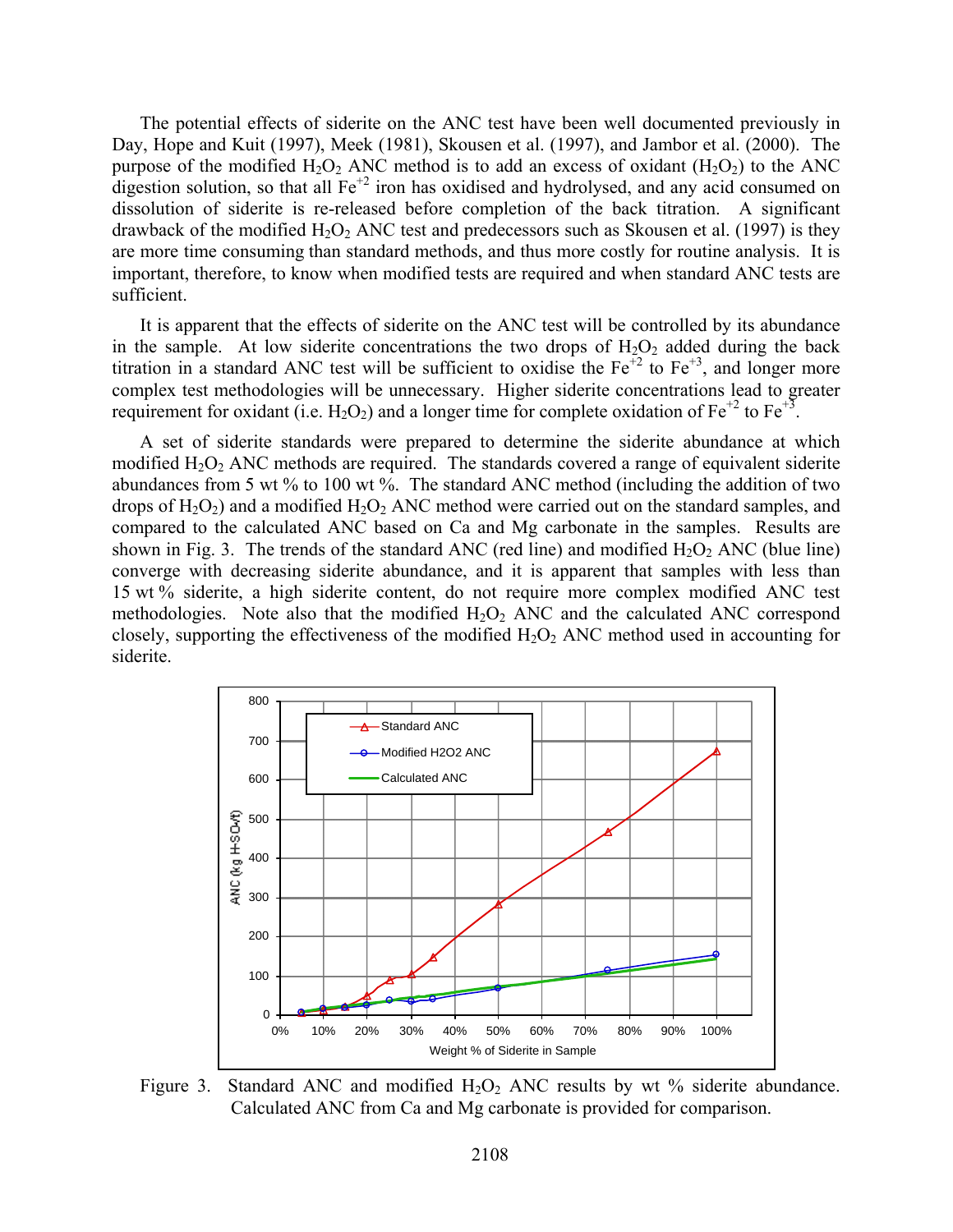Thus the modified  $H_2O_2$  ANC method should be used in cases where the siderite abundance is expected to be high or measured as high (approximately  $> 15$  wt %). Mineralogical information from drill logs and quantitative/semi-quantitative mineralogical investigations will provide an indication of the siderite abundance. Where mineralogy is not known, there are several other triggers for application of the modified  $H_2O_2$  ANC test, including:

*Conflicting NAG and NAPP Results*: Samples that have a negative net acid producing potential (NAPP) value but a low net acid generation (NAG) solution pH may indicate that the ANC has been overestimated and that high siderite abundances in the sample are a possibility (see previous NAG section).

*Sharp Drop in ABCC pH Profiles*: The shape of the acid buffering characteristic curve (ABCC) profile (see section below) provides on indication on the availability of the ANC measured. The ABCC profile for samples with ANC values affected by siderite will show very sharp drops with acid additions.

*Green/Black Colouration of Titrated ANC Solution*: Green or black colouration in the ANC solution after back titration is an indication of the presence of un-oxidised ferrous iron, and therefore further  $H_2O_2$  oxidation may be needed before determining the ANC value to avoid overestimation. The left plate (I) of Figure 4 shows an example of the distinctive green/black colouration typical of ferrous (i.e.  $Fe^{+2}$ ) hydroxides. The orange/red colouration on the right plate of Figure 4 is due to oxidation of ferrous ions and precipitation of  $Fe(OH)_{3}$ . The reliability of the color trigger will depend on the type of sample tested. Many samples will contain materials that will mask these colors, and the apparent absence or presence of a green/black coloration may be misleading.



Figure 4. Left plate (I) shows green/black coloration of ANC solution after standard ANC titration to pH 7 indicating the presence of  $Fe(OH)_2$ . Right plate (II) shows characteristic orange/red Fe(OH)<sub>3</sub> precipitates after oxidation of Fe<sup>+2</sup> ions.

## Use of Standard Carbonate Curves to Interpret ABCC Test Results

The refined ABCC procedure involves generation of an ABCC profile for the test sample and comparison of this with standard carbonate curves to interpret the ANC reactivity. The method is valid for ANC values as low as approximately 10  $H_2SO_4/t$ . Figure 5 shows a typical example of the ABCC carbonate standard profiles generated for one of the ANC standard sets (Set 1 with ANC values of 400 kg  $H_2SO_4/t$ , see Table 1). Note that although all carbonate standard samples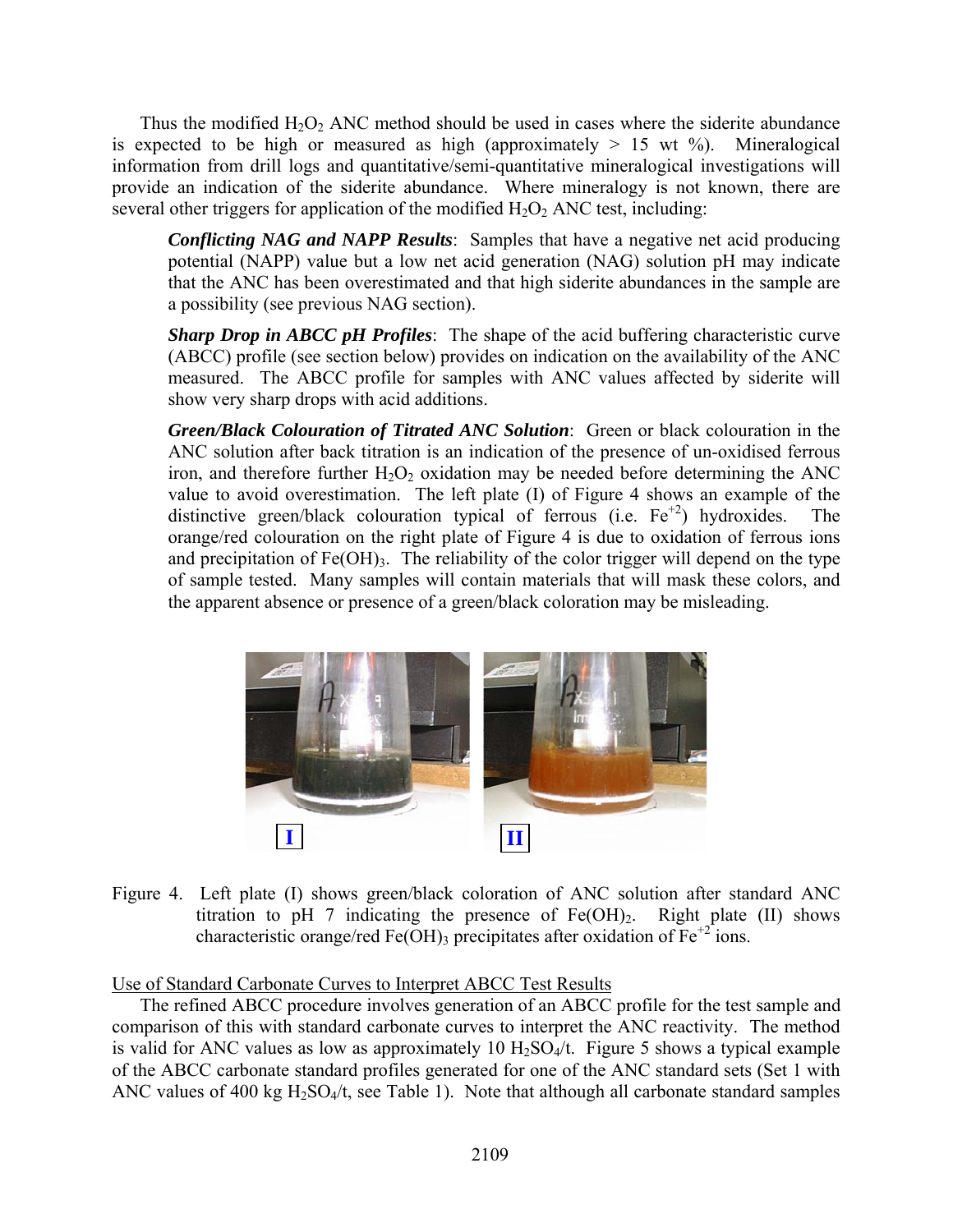had similar standard ANC values of around 400 kg  $H_2SO_4/t$ , the buffering curves vary. The plot demonstrates that the ABCC test is effective in discriminating between carbonates of different reactivity, with limestone and calcite effectively neutralising acid, and siderite and magnesite neutralising little acid. The curves for other sample sets show similar relative carbonate buffering characteristics, although the exact shapes of the curves vary somewhat due to differences in acid concentration and volumes.

Table 5 shows four examples that will be used to demonstrate the application of the refined ABCC test. The case study set comprises a tailings sample, and three waste rock samples with varying ANC.



Figure 5. Example ABCC curves for carbonate standard set 1 rescaled to a total ANC equivalent of 400 kg  $H_2SO_4/t$ .

| Table 5: Case study sample set to demonstrate the application |
|---------------------------------------------------------------|
| of the ABCC test.                                             |

| <b>Sample ID</b> | <b>Commodity</b> | <b>Sample Type</b> | ANC<br>kg H <sub>2</sub> SO <sub>4</sub> /t |
|------------------|------------------|--------------------|---------------------------------------------|
|                  |                  | Tailings           |                                             |
|                  |                  | Waste Rock         |                                             |
|                  | nal              | Waste Rock         |                                             |
|                  |                  | Waste Rock         |                                             |

Figure 6 is a plot of the ABCC curve for sample A, together with standard curves as reference. Sample A shows effective acid neutralisation, producing a gradual decrease in pH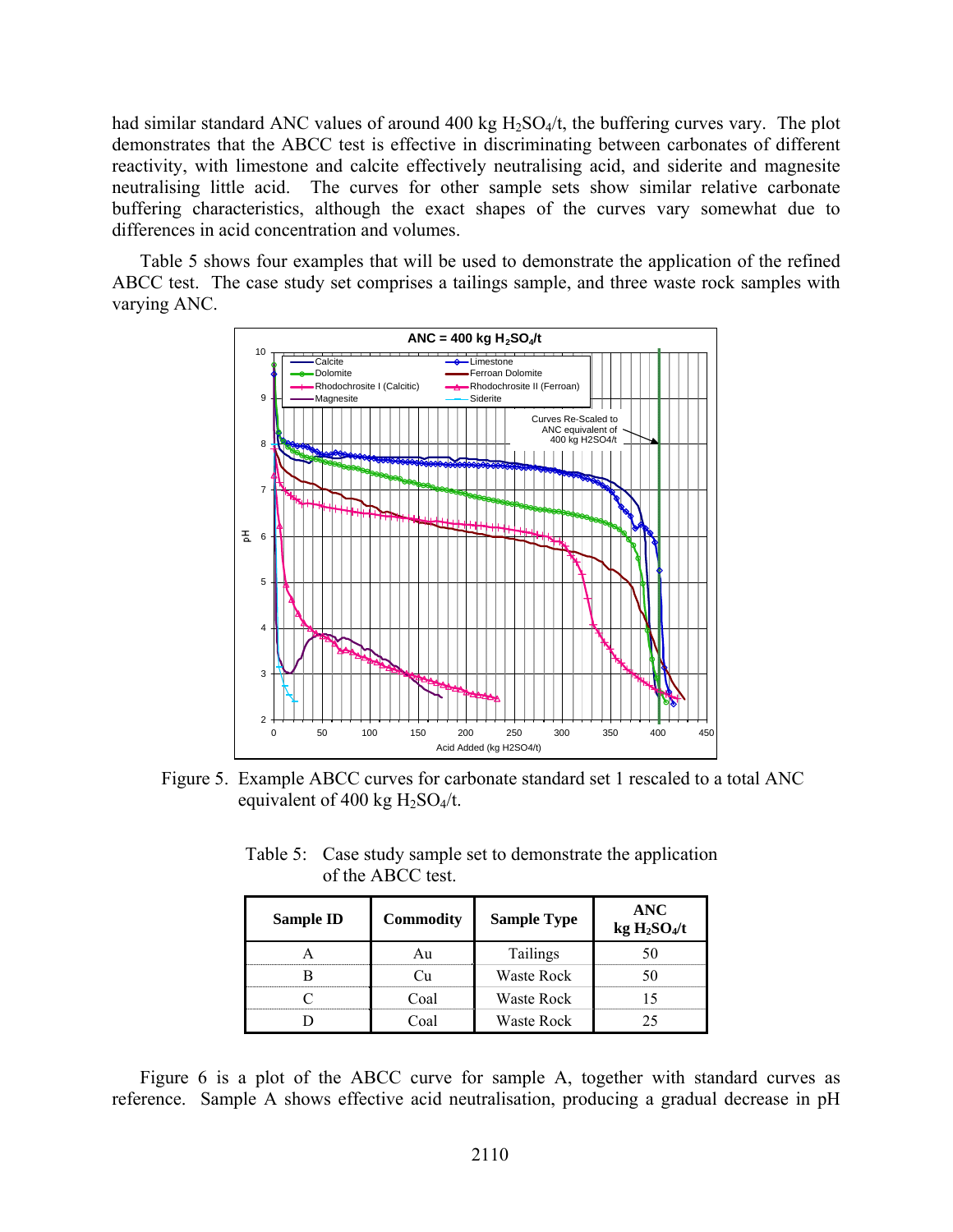with acid added and pH dropping rapidly below pH 4 once the equivalent total measured ANC capacity is consumed. The curve closely corresponds to that of the dolomite standard, indicating that the carbonate in the sample is dolomitic, and readily available. In this case the ANC value is predicted to be a reliable estimate of the available acid buffering in the sample.



Figure 6. ABCC profile for sample A (Au Tailings) with a standard ANC value of 50 kg H2SO4/t. Carbonate standard curves are included for reference.

Sample B has the same ANC as sample A, but the ABCC curve is different. Figure 7 is an ABCC plot of sample B, which shows that in this case the curve drops sharply after the equivalent of 20 kg  $H_2SO_4$  of ANC is consumed, and drops below pH 4 after approximately 30 kg H2SO4 of ANC is consumed. The curve shows a steady drop thereafter with acid added. Some portion of the ANC appears to be of calcitic origin, resulting in the strong buffering in the early part of the test. The rest of the carbonate appears to be more typical of ankerite or ferroan dolomite. Results indicate that the ANC value should be treated with caution, with a portion of the ANC likely to have a slow rate of buffering. Slow flushing rates and long residence time in the waste material would be required for the entire ANC to be effective.

Figure 8 is a plot of the ABCC curve for sample C, which drops relatively quickly and is very similar to the ferroan dolomite profile, indicating slow reactivity. The ABCC profile for sample D shown in Figure 9 trends between ferroan dolomite and siderite/magnesite, indicating poor ANC reactivity. The ABCC curves for C and D indicate that the ANC measured may be ineffective. Column testing would be required to determine the availability of the total ANC measured for acid buffering.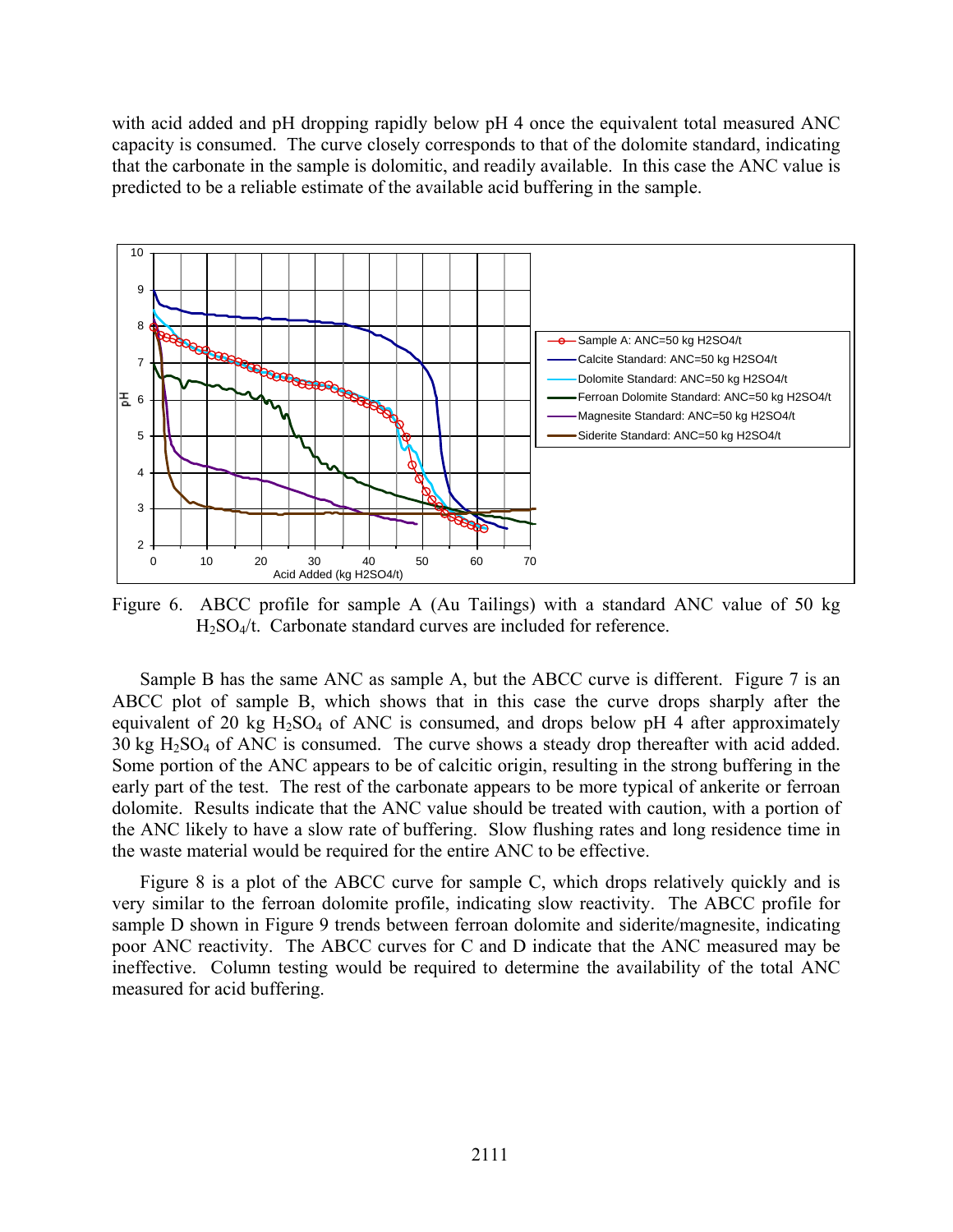

Figure 7: ABCC profile for sample B (Cu Waste Rock) with a standard ANC of 50 kg  $H_2SO_4/t$ . Carbonate standard curves are included for reference.



Figure 8: ABCC profile for sample C (Coal Waste Rock) with an EGi standard ANC of 15 kg H2SO4/t. Carbonate standard curves are included for reference.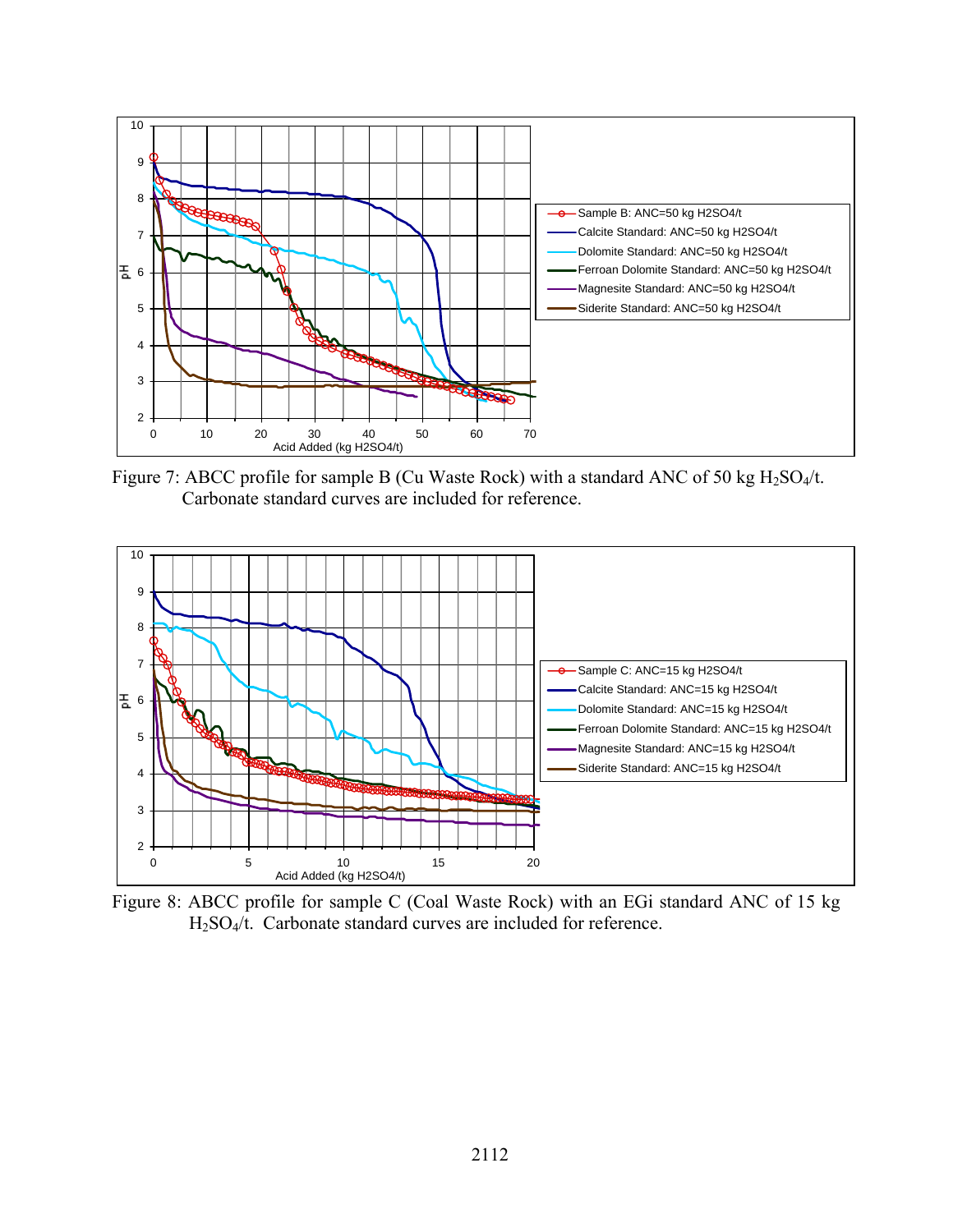

Figure 9: ABCC profile for sample D (Coal Waste Rock) with an EGi standard ANC of 25 kg H2SO4/t. Carbonate standard curves are included for reference.

### Using Kinetic NAG Tests to Predict Column Lag Times

Sulfidic samples commonly result in heat generation during the NAG test due to the decomposition of the peroxide solution, catalysed by metal ions released during sulphide oxidation (Stewart et al., 2003a). The high temperature can destroy the peroxide and halt further oxidation of the sample. The pH trend before the temperature excursion gives an estimate of the relative reactivity, which may be related to prediction of lag times and oxidation rates similar to those measured in leach columns. An indicative relationship between kinetic NAG test results and column lag times for pyritic samples has been established based on research work using a geochemical data set provided by EGi. The basis of this relationship and how to apply it are described in this section.

Figure 10 shows the reaction time to reach pH 4 in the kinetic NAG test in minutes compared to the time to attain pH 4 in leach columns of the same samples for the EGi data set, comprised of 37 samples with pyrite the dominant sulfide. The plot shows a broad trend for NAG reaction time greater than 10 minutes when plotted on a log scale, demonstrating that the relationship is sufficient to distinguish between column lag times of days, weeks, months and years.

Figure 11 shows the time to pH 4 in the kinetic NAG test according to broad groupings based on the lag to pH 4 in column leachates. The plot shows a distinct increase in kinetic NAG time with column lag time for the column lag groupings used.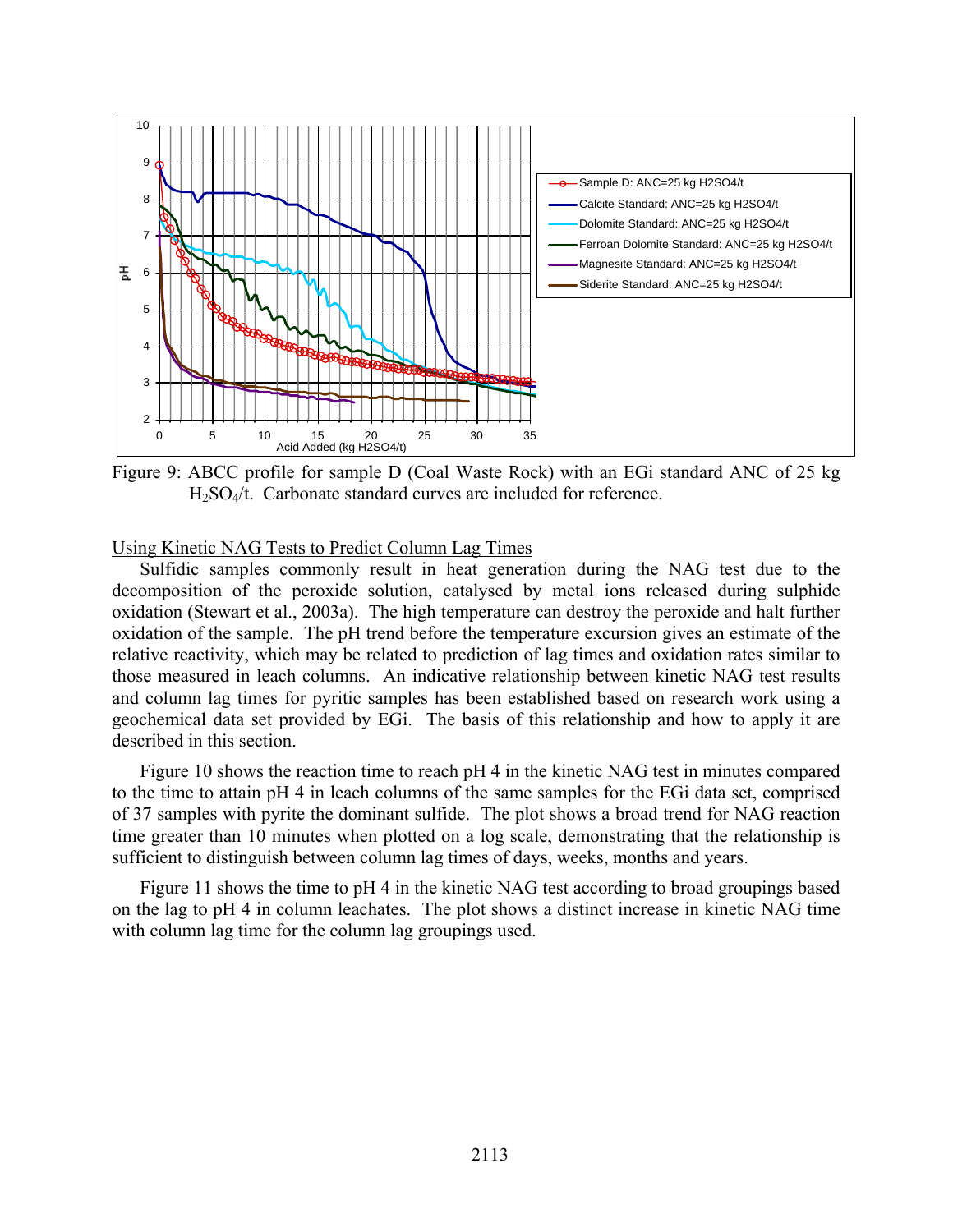

Figure 10: Time to pH 4 in kinetic NAG tests verses time to pH 4 in column leach tests.

Figure 12 is a plot of the median lag to pH 4 in the kinetic NAG test values against the median column lag times to pH 4 according to the column lag groupings in Fig. 11. The plot shows that when grouped according to broad column lag ranges, the median values of the time to pH 4 in the kinetic NAG test shows a linear correlation with median time to pH 4 in columns.

The correlation in Fig. 12 can be expressed as follows:

Weeks to pH 4 in column = 
$$
0.54 \times
$$
 [minutes to pH 4 in kinetic NAG] (5)

However, in practice the column lag times calculated from the kinetic NAG profiles should be reported in broad terms to reflect the indicative nature of the relationship, as shown in Table 6.

| Range of Time to pH 4.0 in KNAG<br>min | Indicated Column Lag to pH 4 |  |
|----------------------------------------|------------------------------|--|
|                                        | $<$ 1 Month                  |  |
| 5 to 15                                | 1-2 Months                   |  |
| 15 to 30                               | 2-4 Months                   |  |
| $30 \text{ to } 50$                    | 4-6 Months                   |  |
| 50 to 100                              | 6-12 Months                  |  |
| 100 to 200                             | 1-2 Years                    |  |
|                                        | $>2$ Years                   |  |

Table 6: Indicative column lags to pH 4 based on kinetic NAG results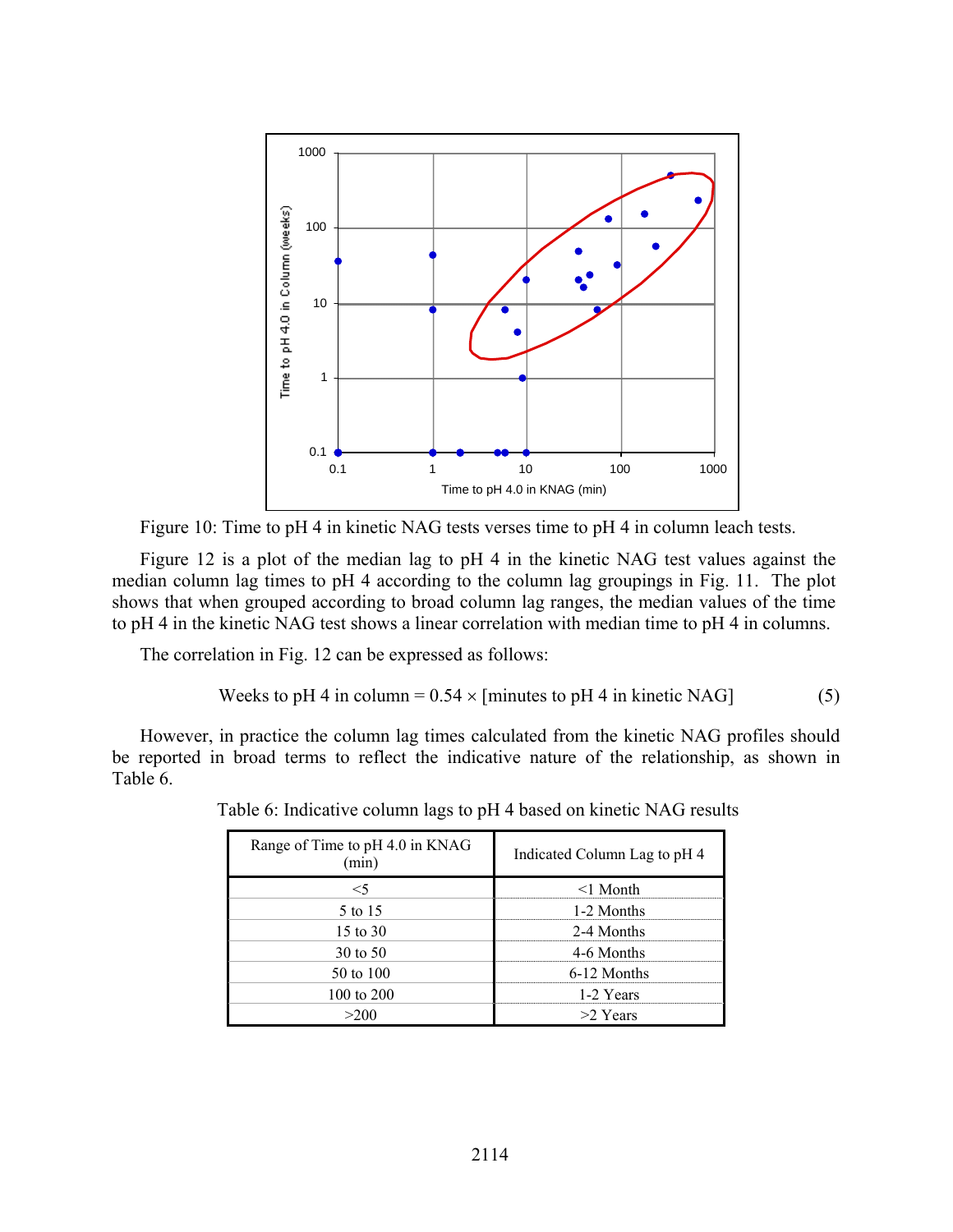

Figure 11: Box plot showing distribution of time (min) to pH 4 in the kinetic NAG for each of the column lag time groups. Box plots have 10th, 25th, 50th (median), 75th and 90th percentiles marked.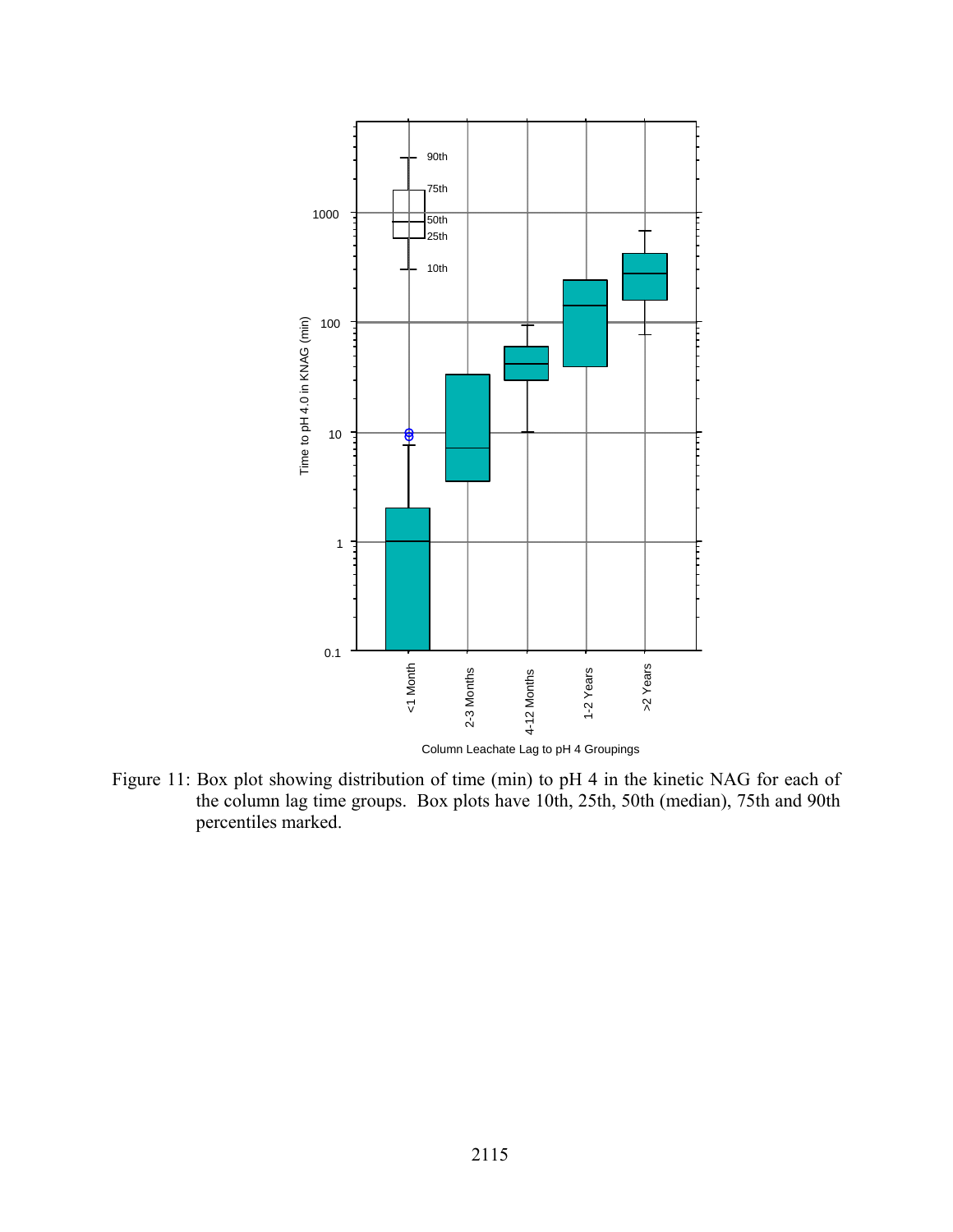

Figure 12: Plot of median time to pH 4 in the kinetic NAG verses median time to pH 4 in column leachates according to column leachate lag time groupings.

When interpreting kinetic NAG profiles, a number of limitations must be taken into account. Significant deviations from the relationship given in Table 6 may occur in the following cases:

- Samples with significant chalcopyrite and other sulphide species in addition to pyrite, since different sulphides in different combinations react at different rates in the kinetic NAG test (Stewart 2003a);
- Samples in which pyrite armouring inhibits oxidation under leach column conditions, resulting in longer column lags than those predicted by kinetic NAG tests;
- Samples with neutralising phases of low reactivity that are not readily available for acid buffering in the short duration of NAG tests but are available in the longer contact time offered by column tests, resulting in longer column lags than those predicted by kinetic NAG tests;
- Samples in which a high proportion of pyrite is encapsulated at the particle size used in the leach column test, but which is partly or fully liberated when pulverised, resulting in longer column lags than those predicted by kinetic NAG tests; and
- Samples in which a high proportion of the acid neutralising minerals are encapsulated at the particle size used in the leach column test, but which are partly or fully liberated when pulverised, resulting in shorter column lags than those predicted by kinetic NAG tests.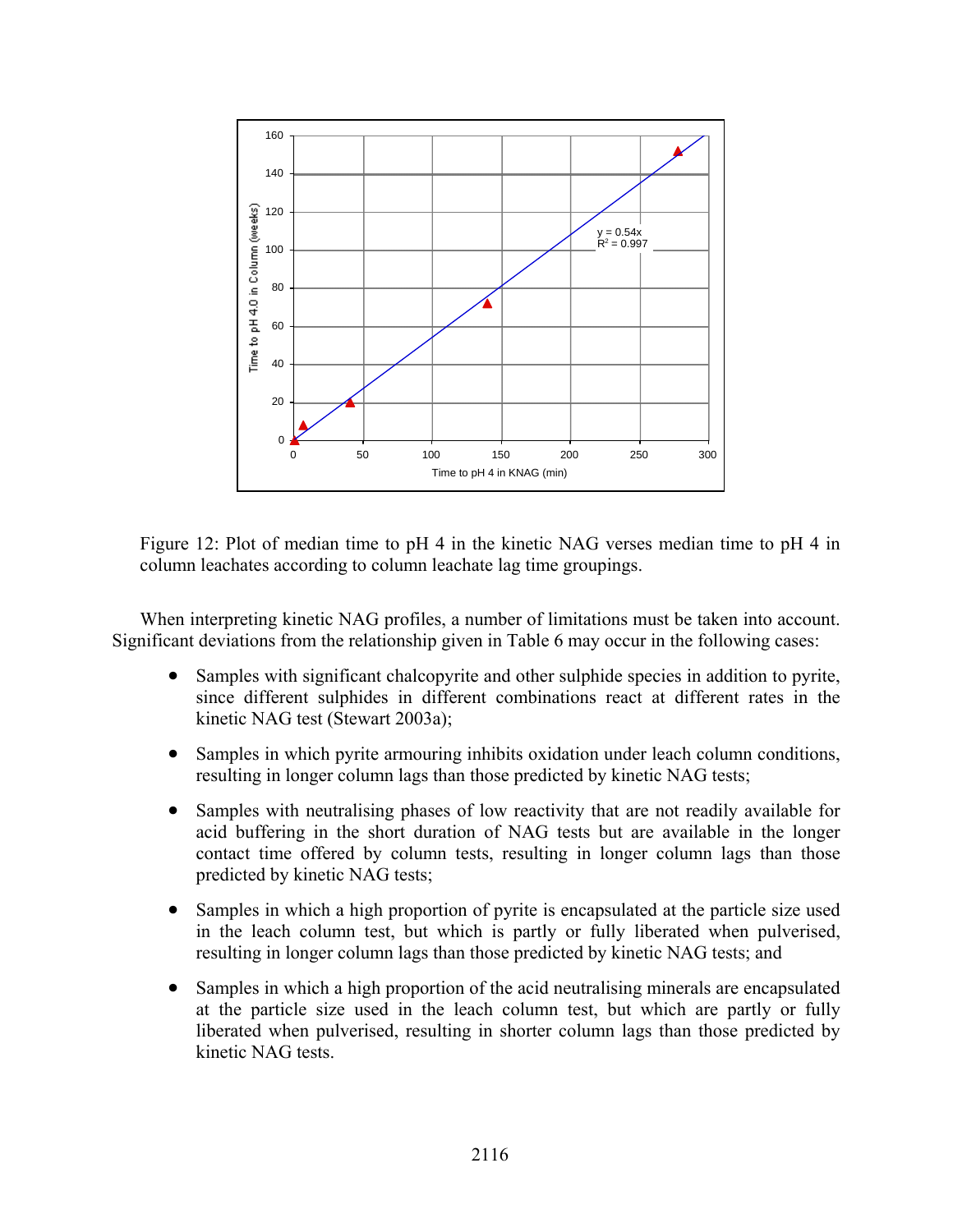#### **Conclusions**

The test refinements and developments described in this paper improve the reliability of ARD prediction from short duration tests. These improvements help bridge the gap between short term tests and longer term kinetic methods such as column leach and humidity cell tests, providing information on relative reactivity of acid forming and neutralising phases, and improving predictions of acid forming potential.

Comparison of NAG and NAPP results demonstrated the effectiveness of the NAG test in highlighting potential issues in ABA predictions. Used together, NAPP and NAG results provide a more reliable routine screening technique than either test alone, increasing confidence in acid potential classification and identifying apparent conflicts requiring further investigation. Techniques such as sequential NAG, modified organic carbon NAG, modified ANC methods to account for siderite and ABCC testing can be used to help resolve these conflicts in a relatively short time frame.

The sequential NAG test was shown to be useful in detecting the presence of non-acid forming S forms in a sample, which was enhanced significantly by the addition of NAG solution assay.

Investigations of siderite effects on the ANC test show that the standard ANC test is suitable for samples with less than 15 wt % siderite. Samples with greater than 15 wt % siderite require more complex ANC methods, involving larger additions of  $H_2O_2$  to ensure all dissolved Fe<sup>+2</sup> ion is oxidised before completion of the back titration step. The establishment of this siderite abundance cut off, together with a number of other indicators of siderite effects, define a set of triggers that clearly determine when modified  $H_2O_2$  ANC methods are necessary, improving the efficiency of ANC assessment by reducing the number of complex ANC tests required.

The development of a set of standard carbonate curves and refinement of ABCC procedures has greatly improved the use and application of the test. ABCC test results provide an indication of the relative reactivity of the ANC measured in waste rock samples, something not evident in ANC test results alone. The use of standard carbonate curves in ABCC testing provides more confidence in assessment of ANC reactivity.

The kinetic NAG column relationships described in this paper between the time to pH 4 in the kinetic NAG tests and the time to pH 4 in the column test provides an indication (order of magnitude basis) of lag times without the need to carry out leach columns on all samples. This has the great advantage of allowing kinetic prediction on a broad sample set in a short time frame (approximately 24 hours), which is not possible with column tests. Note that the kinetic NAG test does not replace column leach or humidity cell tests, but is complementary to them.

#### **Acknowledgements**

Thanks to Environmental Geochemistry International Pty Ltd (EGi) for their generous support of much of the experimental work carried out in the research, and making available a comprehensive data set for development of a relationship between kinetic NAG and column leach test lag time. Contributing discussions were also held as part of the joint Australian Minerals Industry Research Association (AMIRA) P387A and P387B projects with support from Australian Research Council (ARC) SPIRT grants. Research for the AMIRA program was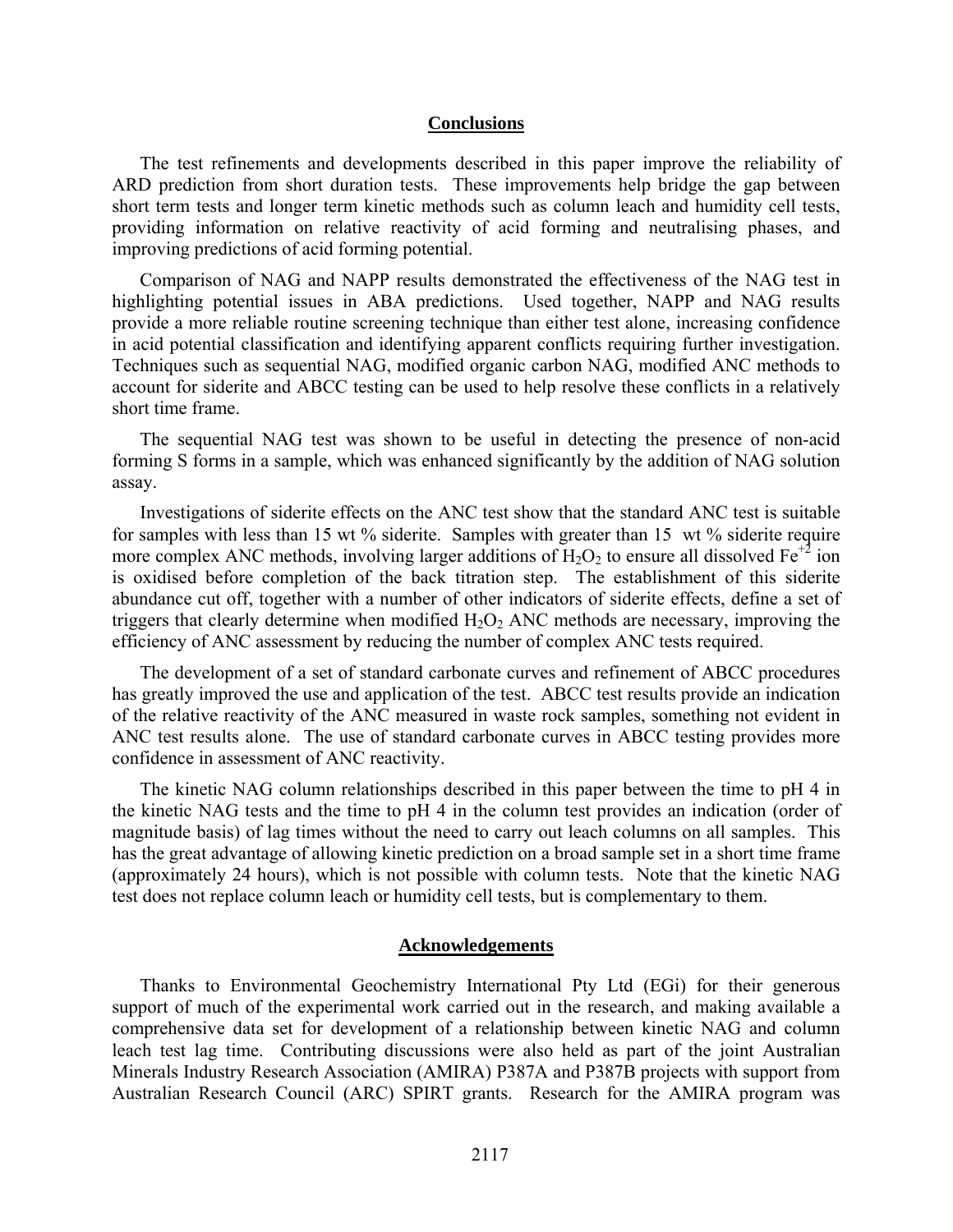carried out as a collaboration between Environmental Geochemistry International (EGi), the Ian Wark Research Institute (IWRI), and the Applied Centre for Structural and Synchrotron Studies (ACeSSS).

### **Literature Cited**

- Day, S., Hope, G., and Kuit, W. 1997. Waste Rock Management Planning for the Kudz Ze Kayah Project, Yukon Territory: 1 Predictive Static and Kinetic Test Work. p.81-98. *In*: Proceedings of the 4<sup>th</sup> International Conference on Acid Rock Drainage (Vancouver, May 31-June 6, 1997), vol. I.
- Ian Wark Research Institute & Environmental Geochemistry International. 2002. ARD Test Handbook. P387A Project. Prediction and Kinetic Control of Acid Mine Drainage, AMIRA International, Melbourne.
- Jambor, J.L, Dutrizac, J.E., and Chen, T.T. 2000. Contribution of Specific Minerals to the Neutralisation Potential in Static Tests. p. 551-565. *In*: Proceedings from the Fifth International Conference on Acid Rock Drainage, Denver Colorado, vol I. Society for Mining, Metallurgy and Exploration Inc., Littleton.
- Meek, F.A. 1981. Development of a Procedure to Accurately Account for the Presence of Siderite During Mining Overburden Analysis. *In*: Proceedings of the 2nd Annual West Virginia Surface Mine Drainage Task Force Symposium (27 April 1981, West Virginia University).
- Miller, S. and Jeffery, J. 1995. Advances in the Prediction of Acid Generating Mine Waste Materials. p. 33-43. *In*: Proceedings of the Second Australian Acid Mine Drainage Workshop (Charters Towers, Queensland, 28-31 March 1995), eds. N.J. Grundon and L.C. Bell, Australian Centre for Minesite Rehabilitation Research, Brisbane.
- Miller, S., Robertson, A., and Donohue, T. 1997. Advances in Acid Drainage Prediction Using the Net Acid Generation (NAG) Test. p. 535-549. *In*: Proceedings of the  $4<sup>th</sup>$  International Conference on Acid Rock Drainage (Vancouver, May 31-June 6, 1997), vol II.
- Paktunc, A.D. 1999. Mineralogical Constraints on the Determination of Neutralisation Potential and Prediction of Acid Mine Drainage. Environmental Geology, 39(2), 103-112.
- Skousen, J., Renton, H., Brown, H., Evans, P., Leavitt, B., Brady, K., Cohen, L., and Ziemkiewicz, P. 1997. Neutralization Potential of Overburden Samples Containing Siderite. Journal of Environmental Quality, 26, 673-681.
- Sobek, A.A., Schuller, W.A., Freeman, J.R., and Smith, R.M. 1978. Field and Laboratory Methods Applicable to Overburdens and Minesoils. U.S. Environmental Protection Agency, Cincinnati, Ohio, 45268. EPA-600/2-78-054, 47-50.
- Stewart, W., Miller, S., Smart R. Gerson, A., Thomas, J.E., Skinner, W., Levay, G., and Schumann, R. 2003a. Evaluation of the Net Acid Generation (NAG) Test for Assessing the Acid Generating Capacity of Sulphide Minerals. p. 617-625. I: Proceedings of the Sixth International Conference on Acid Rock drainage (Cairns,  $12-18^{th}$  July 2003).